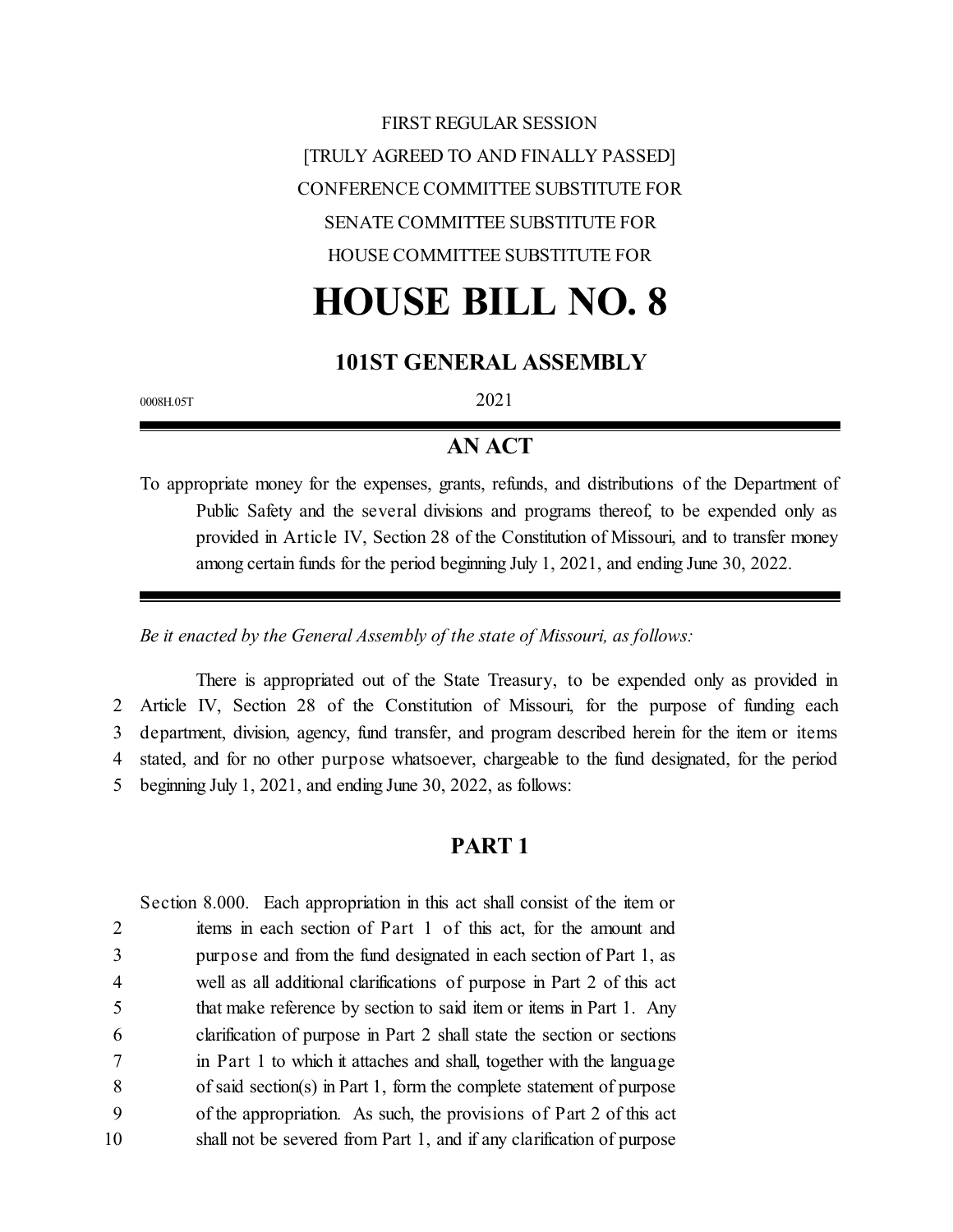| 11 | in Part 2 is for any reason held to be invalid, such decision shall |
|----|---------------------------------------------------------------------|
| 12 | invalidate all of the appropriations in this act of which said      |
| 13 | clarification of purpose is a part. Part 3 of this act contains an  |
| 14 | appendix of appropriations consisting of one-time new decision      |
| 15 | items for the fiscal year beginning July 1, 2021 and ending June    |
| 16 | 30, 2022. The amount(s) in the appendix will not be considered      |
| 17 | an addition to any ongoing core appropriation(s) in future fiscal   |
| 18 | periods beyond June 30, 2022. The amount(s) in the appendix         |
| 19 | may, however, be requested in any future fiscal period as a new     |
| 20 | decision <i>item</i> .                                              |

Section 8.005. To the Department of Public Safety

| $\overline{2}$ | For the Office of the Director, provided three percent $(3\%)$ flexibility is |
|----------------|-------------------------------------------------------------------------------|
| 3              | allowed from this section to Section 8.335                                    |
| $\overline{4}$ |                                                                               |
| 5              | Annual salary adjustment in accordance with Section 105.005,                  |
| 6              |                                                                               |
| 7              |                                                                               |
| 8              |                                                                               |
| 9              |                                                                               |
| 10             |                                                                               |
| 11             |                                                                               |
| 12             |                                                                               |
| 13             | Annual salary adjustment in accordance with Section 105.005,                  |
| 14             |                                                                               |
| 15             |                                                                               |
| 16             |                                                                               |
| 17             |                                                                               |
| 18             |                                                                               |
| 19             |                                                                               |
| 20             |                                                                               |
| 21             | Annual salary adjustment in accordance with Section 105.005,                  |
| 22             |                                                                               |
| 23             |                                                                               |
| 24             |                                                                               |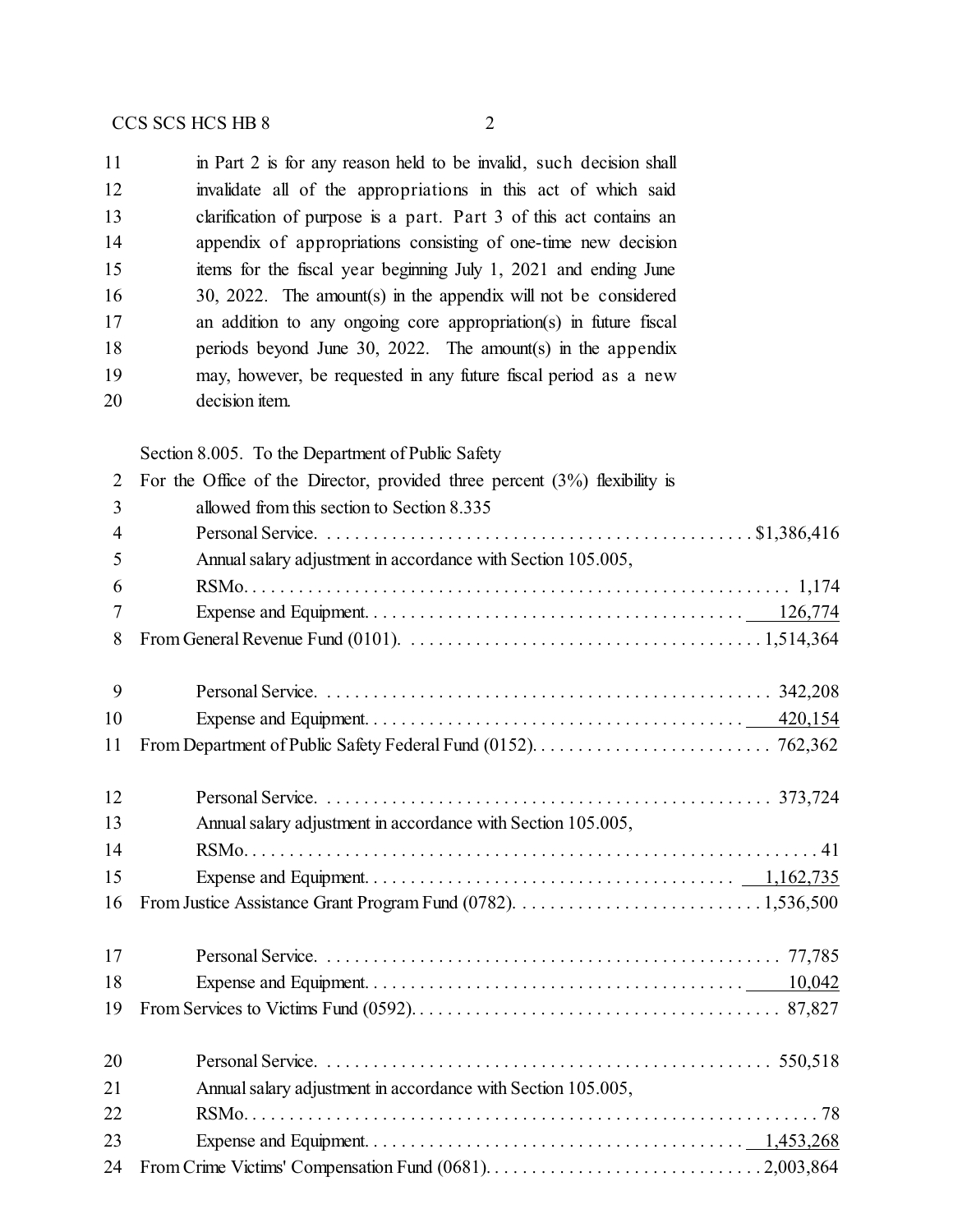Expense and Equipment From Missouri Crime Prevention Information and Programming Fund (0253). . . . . . . . . . . . . . . . . . . . . . . . . . . . . . . . . . . . . . . . . . . . . . . . . . . . . . . . . . . 1,000 Expense and Equipment From Antiterrorism Fund (0759). . . . . . . . . . . . . . . . . . . . . . . . . . . . . . . . . . . . . . . . . . . . 15,000 Personal Service. . . . . . . . . . . . . . . . . . . . . . . . . . . . . . . . . . . . . . . . . . . . . . . . 1,267,302 Expense and Equipment. . . . . . . . . . . . . . . . . . . . . . . . . . . . . . . . . . . . . . . . . 17,998,600 From Department of Public Safety Federal Homeland Security Fund (0193). . . . . . . . . . . . . . . . . . . . . . . . . . . . . . . . . . . . . . . . . . . . . . . . . . . . . . . 19,265,902 For receiving and expending grants, donations, contracts, and payments from private, federal, and other governmental agencies, provided the General Assembly shall be notified of the source of any new funds and the purpose for which they shall be expended, in writing, prior to the expenditure of said funds Personal Service. . . . . . . . . . . . . . . . . . . . . . . . . . . . . . . . . . . . . . . . . . . . . . . . . . 47,750 Expense and Equipment. . . . . . . . . . . . . . . . . . . . . . . . . . . . . . . . . . . . . . . . . . 3,455,000 From Department of Public Safety Federal Fund (0152). . . . . . . . . . . . . . . . . . . . . . . . . 3,502,750 Personal Service. . . . . . . . . . . . . . . . . . . . . . . . . . . . . . . . . . . . . . . . . . . . . . . . . . 94,858 Expense and Equipment. . . . . . . . . . . . . . . . . . . . . . . . . . . . . . . . . . . . . . . . . . 813,000 From MODEX Fund (0867). . . . . . . . . . . . . . . . . . . . . . . . . . . . . . . . . . . . . . . . . . . . . . 907,858 For drug task force grants, provided three percent (3%) be allowed for grant administration Personal Service. . . . . . . . . . . . . . . . . . . . . . . . . . . . . . . . . . . . . . . . . . . . . . . . . . 52,465 Expense and Equipment. . . . . . . . . . . . . . . . . . . . . . . . . . . . . . . . . . . . . . . . . 1,850,772 From General Revenue Fund (0101). . . . . . . . . . . . . . . . . . . . . . . . . . . . . . . . . . . . . . . 1,903,237 For Coronavirus Emergency Supplemental Fund (CESF) grants, provided no more than ten percent (10%) is allowed for administrative costs Personal Service. . . . . . . . . . . . . . . . . . . . . . . . . . . . . . . . . . . . . . . . . . . . . . . . . 682,249 Expense and Equipment. . . . . . . . . . . . . . . . . . . . . . . . . . . . . . . . . . . . . . . . 10,758,773 From Coronavirus Emergency Supplemental Fund (0179).. . . . . . . . . . . . . . . . . . . . 11,441,022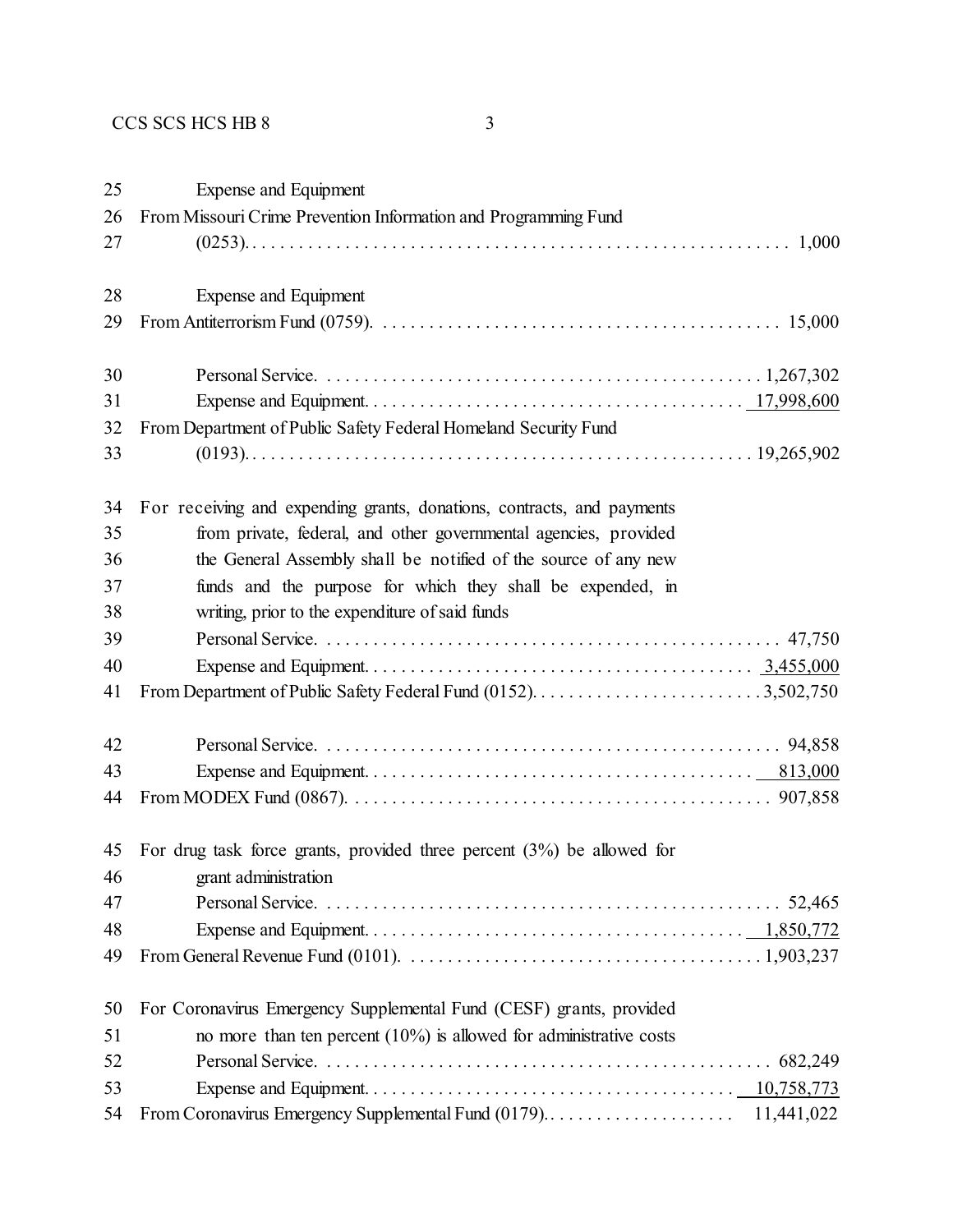| 55<br>56 | Funds are to be transferred out of the State Treasury to the 988<br>Public Safety Fund (8263)                                          |
|----------|----------------------------------------------------------------------------------------------------------------------------------------|
| 57       | 500,000                                                                                                                                |
| 58       | For the purpose of providing services for peace officers and first                                                                     |
| 59       | responders to assist in coping with stress and potential                                                                               |
| 60       | psychological trauma resulting from a response to a critical                                                                           |
| 61       | incident or emotionally difficult event                                                                                                |
| 62       | 500,000                                                                                                                                |
| 63       | Funds are to be transferred out of the State Treasury to the                                                                           |
| 64       | Economic Distress Zone Fund (8264)                                                                                                     |
| 65       | 500,000                                                                                                                                |
| 66       | For the purpose of providing funding to organizations registered with the                                                              |
| 67       | IRS as a $501(c)(3)$ corporation that provides services to residents                                                                   |
| 68       | of the state in areas of high incidents of crime and deteriorating                                                                     |
| 69       | infrastructure for the purpose of deterring criminal behavior in                                                                       |
| 70       | such area                                                                                                                              |
| 71       | 500,000                                                                                                                                |
| 72       | For the establishment and enhancement of local violent crime prevention                                                                |
| 73       | programs in Missouri communities and improving the quality of                                                                          |
| 74       | data reporting in compliance with the National<br>crime                                                                                |
| 75       | <b>Incident-Based Reporting System</b>                                                                                                 |
| 76       | 500,000                                                                                                                                |
| 77       | For officer safety equipment grants, provided no grant funds be expended                                                               |
| 78       | for offensive weapons or equipment. Priority shall be given to                                                                         |
| 79       | departments displaying the greatest need and no individual grant                                                                       |
| 80       | award shall exceed seven thousand five hundred dollars                                                                                 |
| 81       | From General Revenue Fund (0101). $\ldots \ldots \ldots \ldots \ldots \ldots \ldots \ldots \ldots \ldots \ldots$<br>575,000            |
| 82       | Total (Not to exceed 72.05 F.T.E.). $\dots \dots \dots \dots \dots \dots \dots \dots \dots \dots \dots \dots \dots \dots$ \$46,016,686 |
|          | Section 8.006. To the Department of Public Safety                                                                                      |
| 2        | For the purpose of funding performance incentives for high-achieving                                                                   |
| 3        | department employees                                                                                                                   |

- 
- Personal Service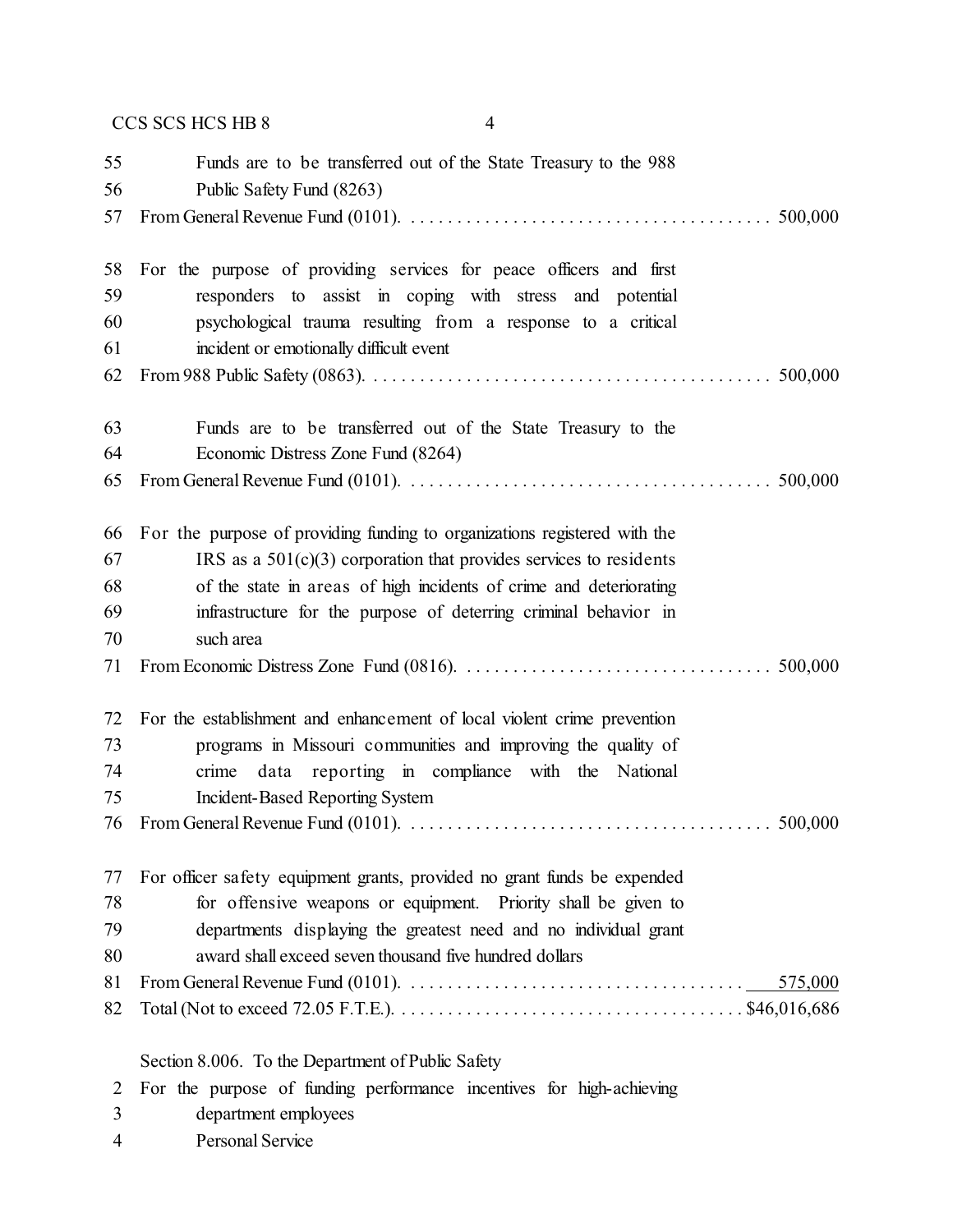| 5              | From General Revenue Fund (0101). $\ldots \ldots \ldots \ldots \ldots \ldots \ldots \ldots \ldots \ldots \ldots \ldots$ \$70,987 |
|----------------|----------------------------------------------------------------------------------------------------------------------------------|
| 6              |                                                                                                                                  |
| 7              |                                                                                                                                  |
|                | Section 8.007. To the Department of Public Safety                                                                                |
| 2              | For the Office of the Director                                                                                                   |
| 3              | For a statewide, competitively-bid school safety program                                                                         |
| 4              | From General Revenue Fund (0101). $\ldots \ldots \ldots \ldots \ldots \ldots \ldots \ldots \ldots \ldots \ldots$ \$2,500,000     |
|                | Section 8.010. To the Department of Public Safety                                                                                |
| 2              | For the Office of the Director                                                                                                   |
| 3              | For the Juvenile Justice Delinquency Prevention Program                                                                          |
| 4              |                                                                                                                                  |
|                | Section 8.015. To the Department of Public Safety                                                                                |
| $\overline{2}$ | For the Office of the Director                                                                                                   |
| 3<br>4         | For the Narcotics Control Assistance Program and multi-jurisdictional<br>task forces                                             |
| 5              |                                                                                                                                  |
|                | Section 8.020. To the Department of Public Safety                                                                                |
| $\overline{2}$ | For the Office of the Director                                                                                                   |
| 3              | For the Missouri Sheriff Methamphetamine Relief Taskforce                                                                        |
| 4              | For supplementing deputy sheriffs' salary and related employment benefits                                                        |
| 5              | pursuant to Section 57.278, RSMo                                                                                                 |
| 6              |                                                                                                                                  |
|                | Section 8.025. To the Department of Public Safety                                                                                |
| 2              | For the Office of the Director                                                                                                   |
| 3              | For operating grants to local law enforcement cyber crimes task forces,                                                          |
| 4              | provided three percent $(3%)$ is allowed for grant administration                                                                |
| 5              | and three percent $(3%)$ flexibility is allowed from this section to                                                             |
| b              | Section 8.335                                                                                                                    |
| 7              |                                                                                                                                  |
| 8              |                                                                                                                                  |
| 9              | From General Revenue Fund (0101). $\ldots \ldots \ldots \ldots \ldots \ldots \ldots \ldots \ldots \ldots \ldots$ \$2,001,538     |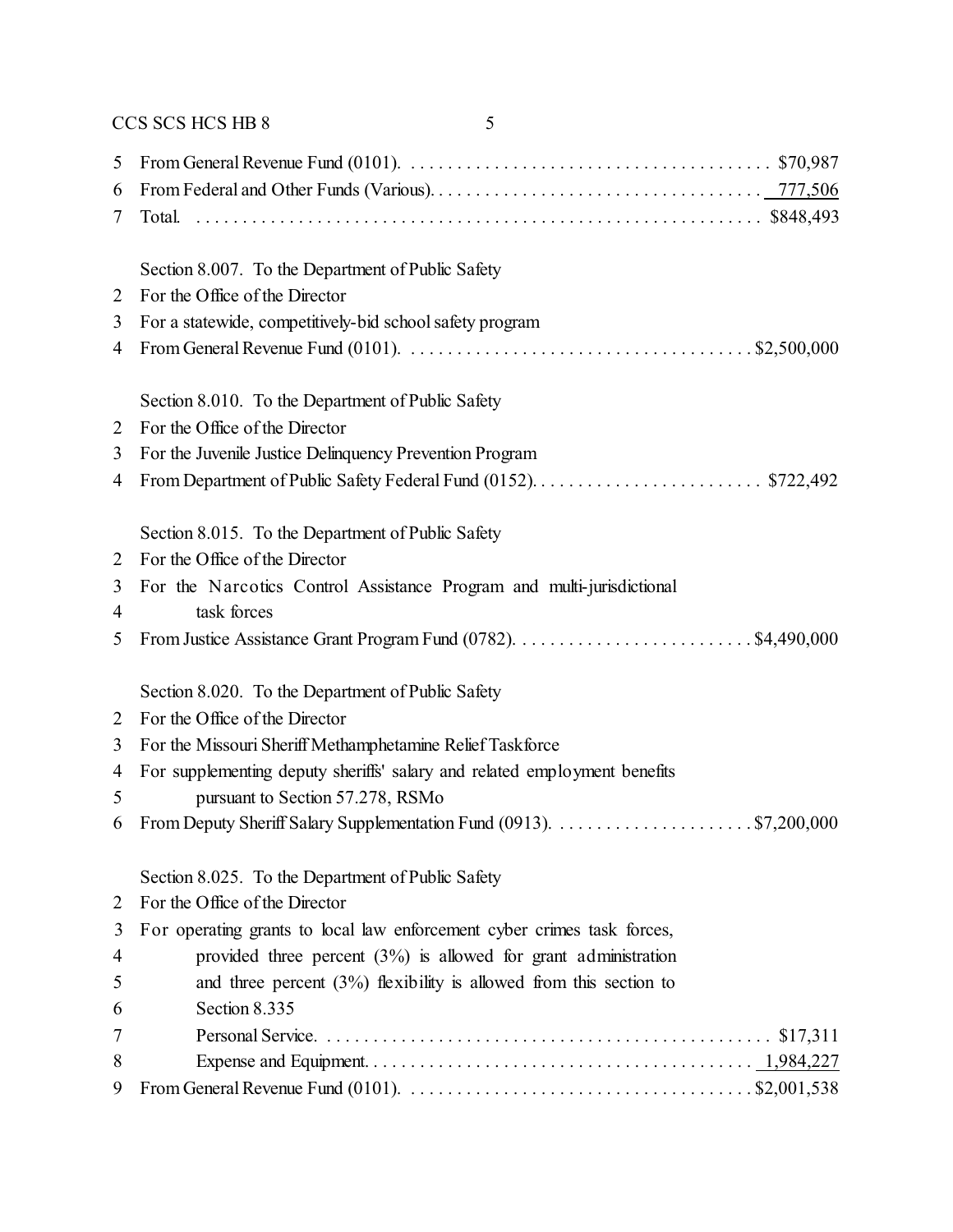Section 8.030. To the Department of Public Safety For the Office of the Director To provide financial assistance to the spouses, children, and other dependents of any local law enforcement officers, paramedics, emergency medical technicians, corrections officers, and/or firefighters who have lost their lives performing their duties. Deaths from natural causes, illnesses, or injuries are outside the program's scope, provided three percent (3%) flexibility is allowed from this section to Section 8.335 From General Revenue Fund (0101). . . . . . . . . . . . . . . . . . . . . . . . . . . . . . . . . . . . . . . . \$50,000 Section 8.035. To the Department of Public Safety For the Office of the Director For the Services to Victims Program, provided three percent (3%) of each grant award be allowed for the administrative expenses of each grantee From Services to Victims Fund (0592). . . . . . . . . . . . . . . . . . . . . . . . . . . . . . . . . . . . . \$2,000,000 Section 8.040. To the Department of Public Safety For the Office of the Director For the Violence Against Women Program From Department of Public Safety Federal Fund (0152). . . . . . . . . . . . . . . . . . . . . . . . \$3,294,232 Section 8.045. To the Department of Public Safety For the Office of the Director, provided three percent (3%) flexibility is allowed from this section to Section 8.335 For the Crime Victims' Compensation Program From General Revenue Fund (0101). . . . . . . . . . . . . . . . . . . . . . . . . . . . . . . . . . . . . . \$1,600,000 From Department of Labor and Industrial Relations - Crime Victims - Federal Fund (0191). . . . . . . . . . . . . . . . . . . . . . . . . . . . . . . . . . . . . . . . . . . . . 3,900,000 From Crime Victims' Compensation Fund (0681). . . . . . . . . . . . . . . . . . . . . . . . . . . . . . 4,837,329 Personal Service. . . . . . . . . . . . . . . . . . . . . . . . . . . . . . . . . . . . . . . . . . . . . . . . . . 62,418 Expense and Equipment. . . . . . . . . . . . . . . . . . . . . . . . . . . . . . . . . . . . . . . . . 160,000 From Department of Labor and Industrial Relations - Crime Victims -

Federal Fund (0191). . . . . . . . . . . . . . . . . . . . . . . . . . . . . . . . . . . . . . . . . . . . . . 222,418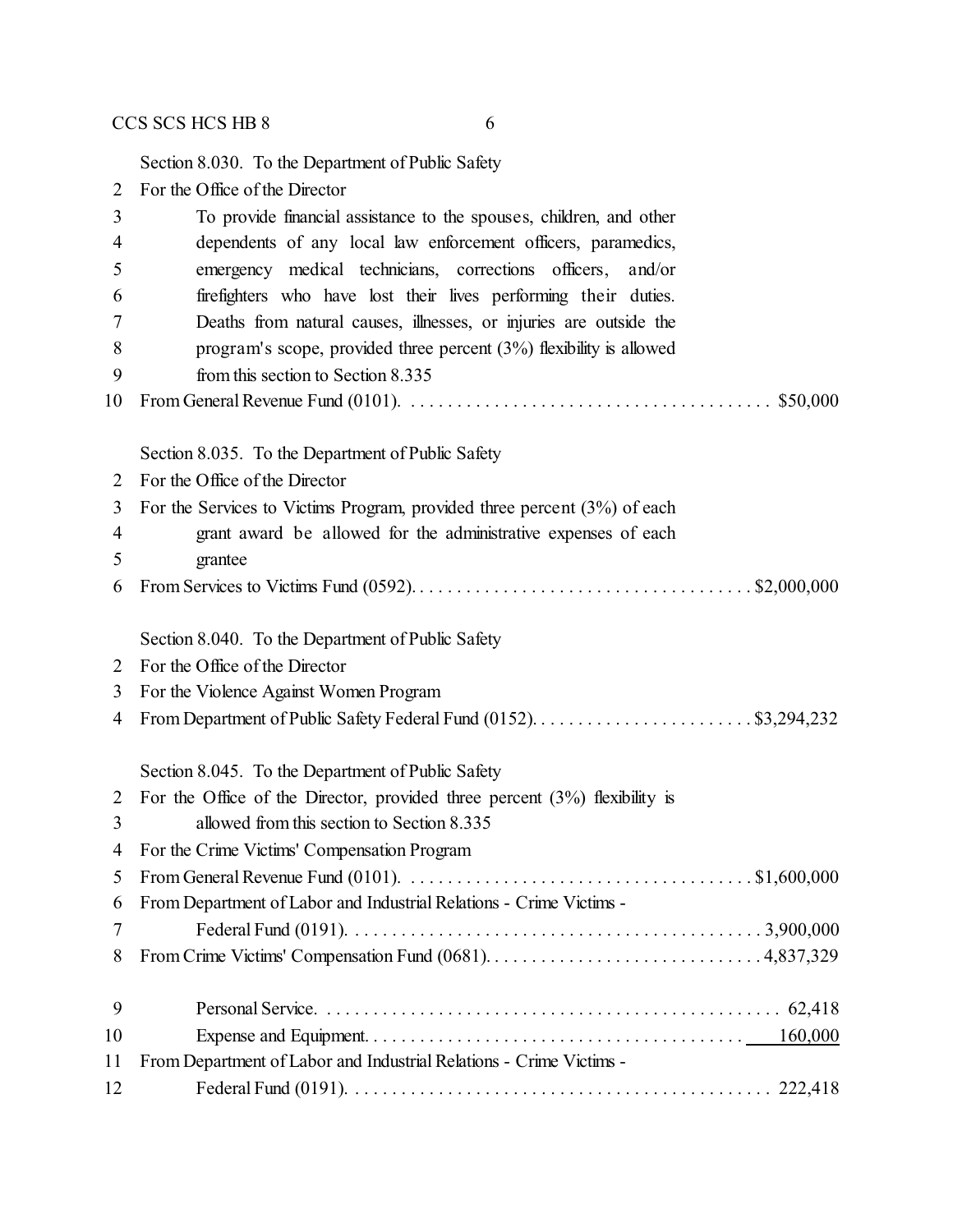| 13             | For reimbursing SAFE-Care providers for performing forensic medical                                                          |
|----------------|------------------------------------------------------------------------------------------------------------------------------|
| 14             | exams on children suspected of having been physically abused                                                                 |
| 15             |                                                                                                                              |
| 16             |                                                                                                                              |
| 17             |                                                                                                                              |
| 18             |                                                                                                                              |
|                | Section 8.050. To the Department of Public Safety                                                                            |
| $\overline{2}$ | Funds are to be transferred out of the State Treasury to the Pretrial                                                        |
| 3              | <b>Witness Protection Services Fund</b>                                                                                      |
| 4              | From General Revenue Fund (0101). $\ldots \ldots \ldots \ldots \ldots \ldots \ldots \ldots \ldots \ldots \ldots$ \$1,000,000 |
|                | Section 8.055. To the Department of Public Safety                                                                            |
| 2              | For the Office of the Director                                                                                               |
| 3              | For witness protection services                                                                                              |
| 4              |                                                                                                                              |
|                | Section 8.060. To the Department of Public Safety                                                                            |
| 2              | For the National Forensic Sciences Improvement Act Program                                                                   |
| 3              |                                                                                                                              |
|                | Section 8.065. To the Department of Public Safety                                                                            |
| 2              | For the State Forensic Laboratory Program                                                                                    |
| 3              |                                                                                                                              |
|                | Section 8.070. To the Department of Public Safety                                                                            |
|                | For the Office of the Director                                                                                               |
| 3              | For the Residential Substance Abuse Treatment Program                                                                        |
| 4              |                                                                                                                              |
|                | Section 8.075. To the Department of Public Safety                                                                            |
| 2              | For the Office of the Director                                                                                               |
| 3              | For peace officer training                                                                                                   |
| 4              | From Peace Officer Standards and Training Commission Fund (0281). \$950,000                                                  |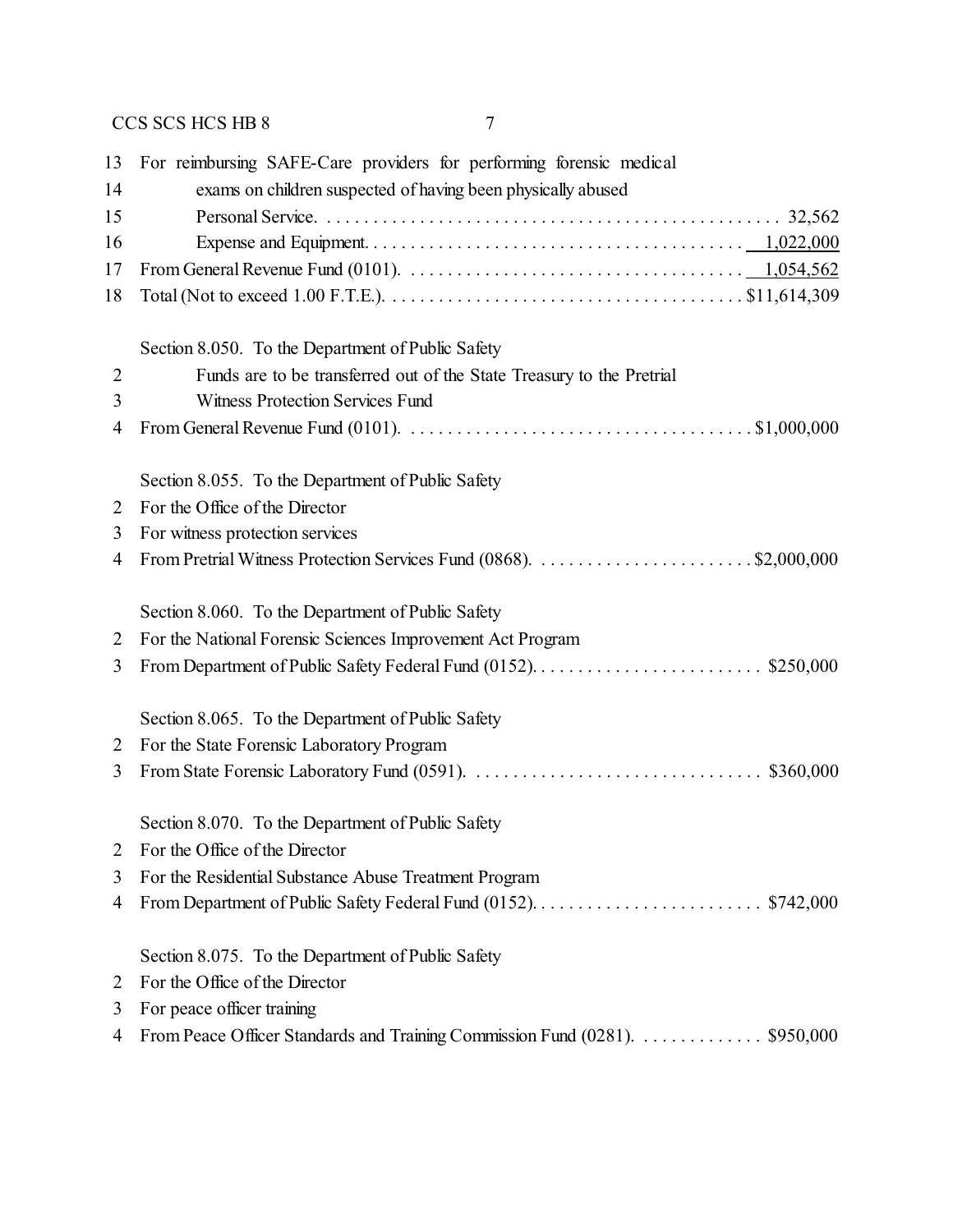|                | Section 8.080. To the Department of Public Safety                                                                                      |
|----------------|----------------------------------------------------------------------------------------------------------------------------------------|
| $\overline{2}$ | For the Capitol Police, provided five percent $(5%)$ flexibility is allowed                                                            |
| 3              | between personal service and expense and equipment, and further                                                                        |
| 4              | provided that three percent $(3%)$ flexibility is allowed from this                                                                    |
| 5              | section to Section 8.335                                                                                                               |
| 6              |                                                                                                                                        |
| 7              |                                                                                                                                        |
| 8              | From General Revenue Fund (0101) (Not to exceed 40.00 F.T.E.). \$1,909,528                                                             |
|                | Section 8.085. To the Department of Public Safety                                                                                      |
| 2              | For the State Highway Patrol                                                                                                           |
| 3              | For Administration, provided three percent $(3%)$ flexibility is allowed                                                               |
| 4              | from this section to Section 8.335                                                                                                     |
| 5              |                                                                                                                                        |
| 6              |                                                                                                                                        |
| 7              | From General Revenue Fund (0101). $\ldots \ldots \ldots \ldots \ldots \ldots \ldots \ldots \ldots \ldots \ldots \ldots \ldots$ 380,900 |
| 8              |                                                                                                                                        |
| 9              |                                                                                                                                        |
| 10             | From State Highways and Transportation Department Fund (0644). 7,305,620                                                               |
| 11             | <b>Personal Service</b>                                                                                                                |
| 12             |                                                                                                                                        |
| 13             |                                                                                                                                        |
| 14             |                                                                                                                                        |
|                |                                                                                                                                        |
| 16             | Personal Service                                                                                                                       |
| 17             |                                                                                                                                        |
| 18             | For the High-Intensity Drug Trafficking Area Program                                                                                   |
| 19             |                                                                                                                                        |
| 20             |                                                                                                                                        |
|                | Section 8.090. To the Department of Public Safety                                                                                      |
| 2              | For the State Highway Patrol                                                                                                           |
| 3              | For fringe benefits, including retirement contributions for members of the                                                             |
| 4              | Missouri Department of Transportation and Highway Patrol                                                                               |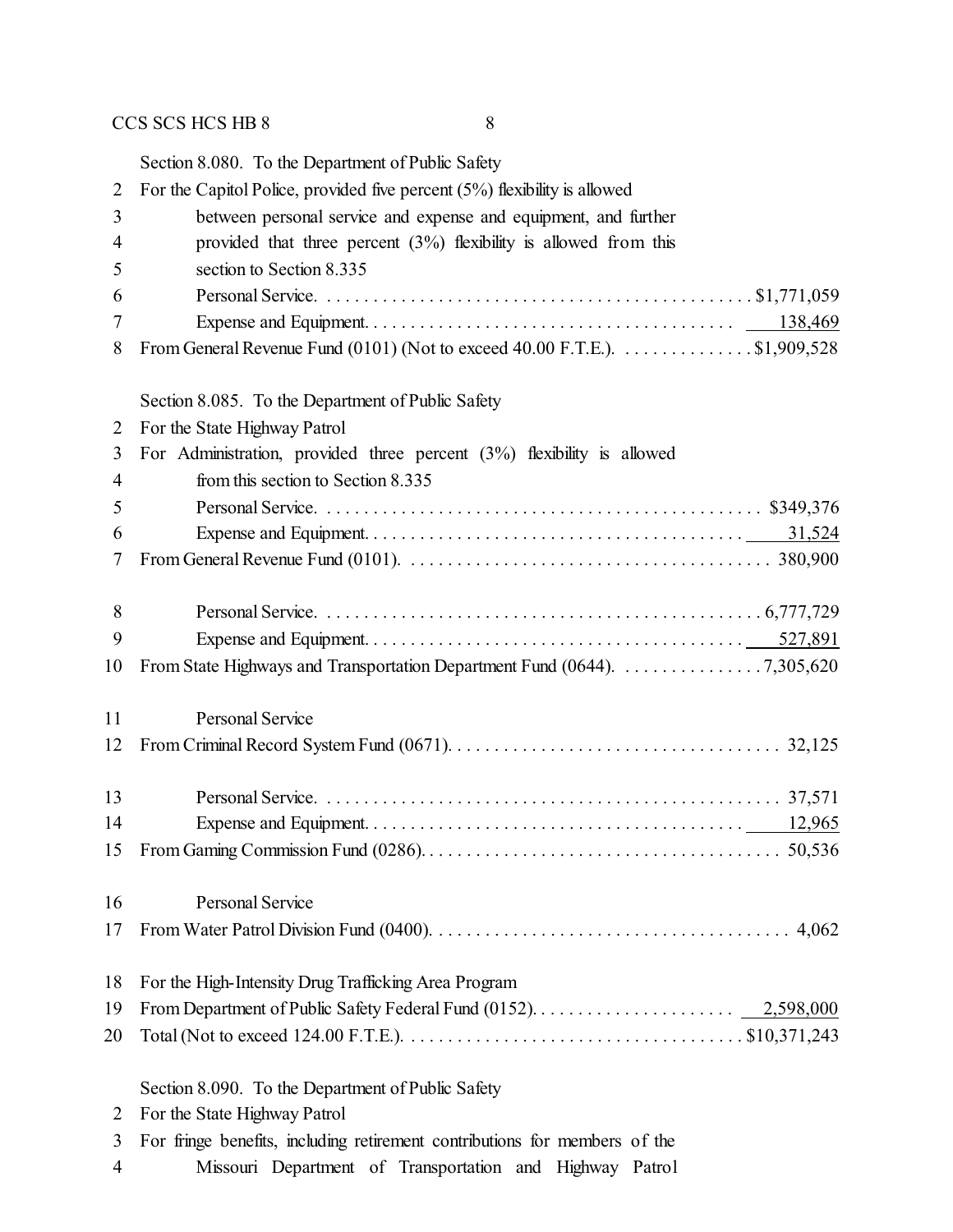| 5  | Employees' Retirement System and insurance premiums, provided                                                                      |
|----|------------------------------------------------------------------------------------------------------------------------------------|
| 6  | three percent $(3\%)$ flexibility is allowed from this section to                                                                  |
| 7  | Section 8.335                                                                                                                      |
| 8  |                                                                                                                                    |
| 9  |                                                                                                                                    |
| 10 | From General Revenue Fund (0101). $\ldots \ldots \ldots \ldots \ldots \ldots \ldots \ldots \ldots \ldots \ldots \ldots 14,783,750$ |
| 11 |                                                                                                                                    |
| 12 |                                                                                                                                    |
| 13 |                                                                                                                                    |
| 14 |                                                                                                                                    |
| 15 |                                                                                                                                    |
| 16 |                                                                                                                                    |
| 17 |                                                                                                                                    |
| 18 |                                                                                                                                    |
| 19 |                                                                                                                                    |
| 20 |                                                                                                                                    |
| 21 |                                                                                                                                    |
| 22 | From State Highways and Transportation Department Fund (0644). 96,899,383                                                          |
| 23 |                                                                                                                                    |
| 24 |                                                                                                                                    |
| 25 |                                                                                                                                    |
| 26 |                                                                                                                                    |
| 27 |                                                                                                                                    |
| 28 |                                                                                                                                    |
| 29 |                                                                                                                                    |
| 30 | 799                                                                                                                                |
| 31 | From Highway Patrol's Motor Vehicle, Aircraft, and Watercraft                                                                      |
| 32 |                                                                                                                                    |
| 33 |                                                                                                                                    |
| 34 | 6,181                                                                                                                              |
| 35 |                                                                                                                                    |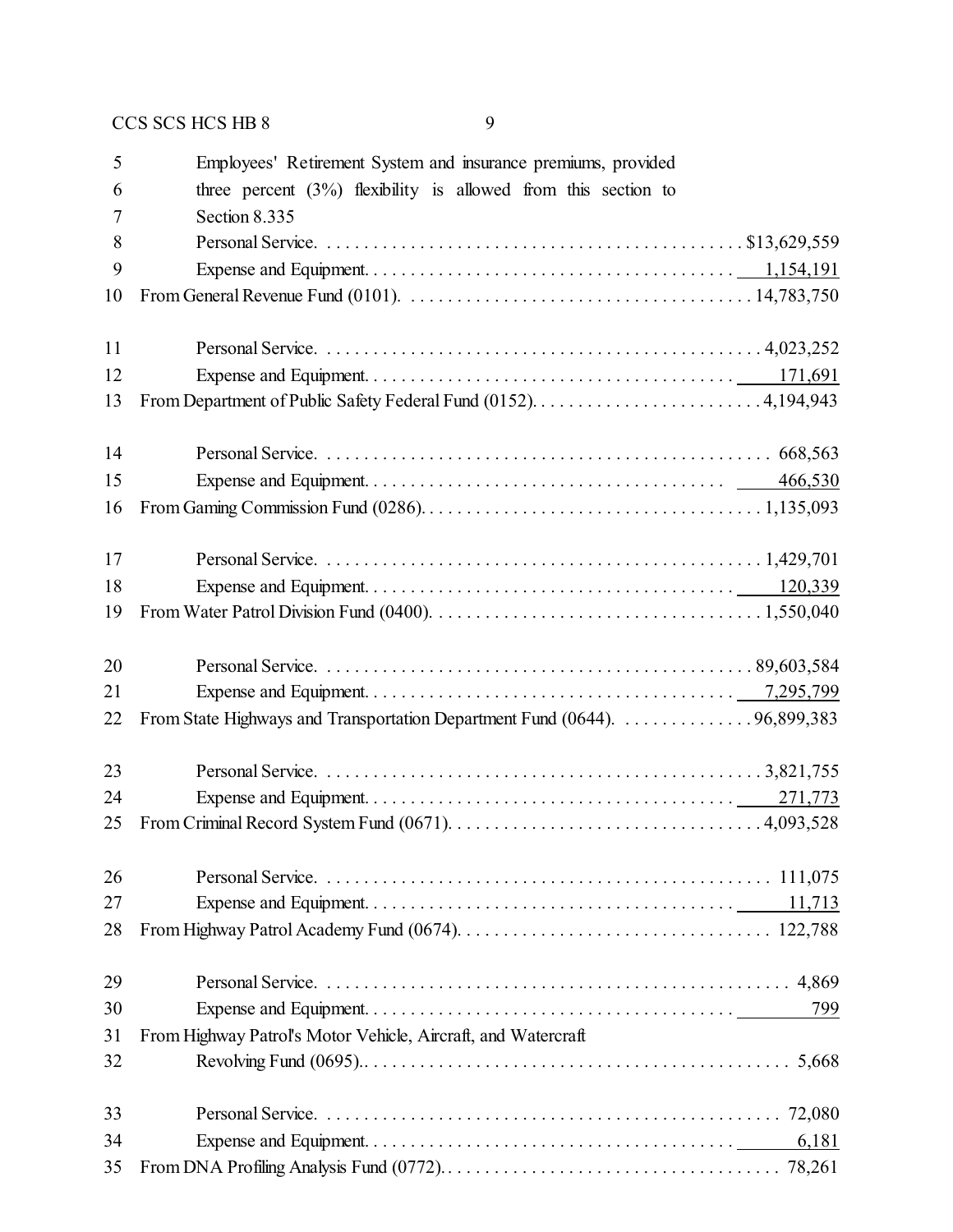| 36             |                                                                                                                                           |
|----------------|-------------------------------------------------------------------------------------------------------------------------------------------|
| 37<br>38       |                                                                                                                                           |
| 39             |                                                                                                                                           |
| 40             | 8,320                                                                                                                                     |
| 41             | 86,256                                                                                                                                    |
| 42             | Total.                                                                                                                                    |
|                | Section 8.095. To the Department of Public Safety                                                                                         |
| 2              | For the State Highway Patrol                                                                                                              |
| 3              | For the Enforcement Program, provided three percent $(3%)$ flexibility is                                                                 |
| $\overline{4}$ | allowed from this section to Section 8.335                                                                                                |
| 5              |                                                                                                                                           |
| 6              |                                                                                                                                           |
| 7              | From General Revenue Fund (0101). $\ldots \ldots \ldots \ldots \ldots \ldots \ldots \ldots \ldots \ldots \ldots \ldots \ldots$ 13,881,994 |
| 8              |                                                                                                                                           |
| 9              |                                                                                                                                           |
| 10             | From State Highways and Transportation Department Fund (0644). 86,346,314                                                                 |
| 11             | Expense and Equipment, all expenditures must be in compliance                                                                             |
| 12             | with the United States Department of Justice Equitable Sharing                                                                            |
| 13             | Program guidelines                                                                                                                        |
| 14             |                                                                                                                                           |
| 15             | <b>Personal Service</b>                                                                                                                   |
| 16             |                                                                                                                                           |
| 17             | Expense and Equipment                                                                                                                     |
| 18             |                                                                                                                                           |
| 19             |                                                                                                                                           |
| 20             |                                                                                                                                           |
| 21             | From Highway Patrol's Motor Vehicle, Aircraft, and Watercraft                                                                             |
| 22             |                                                                                                                                           |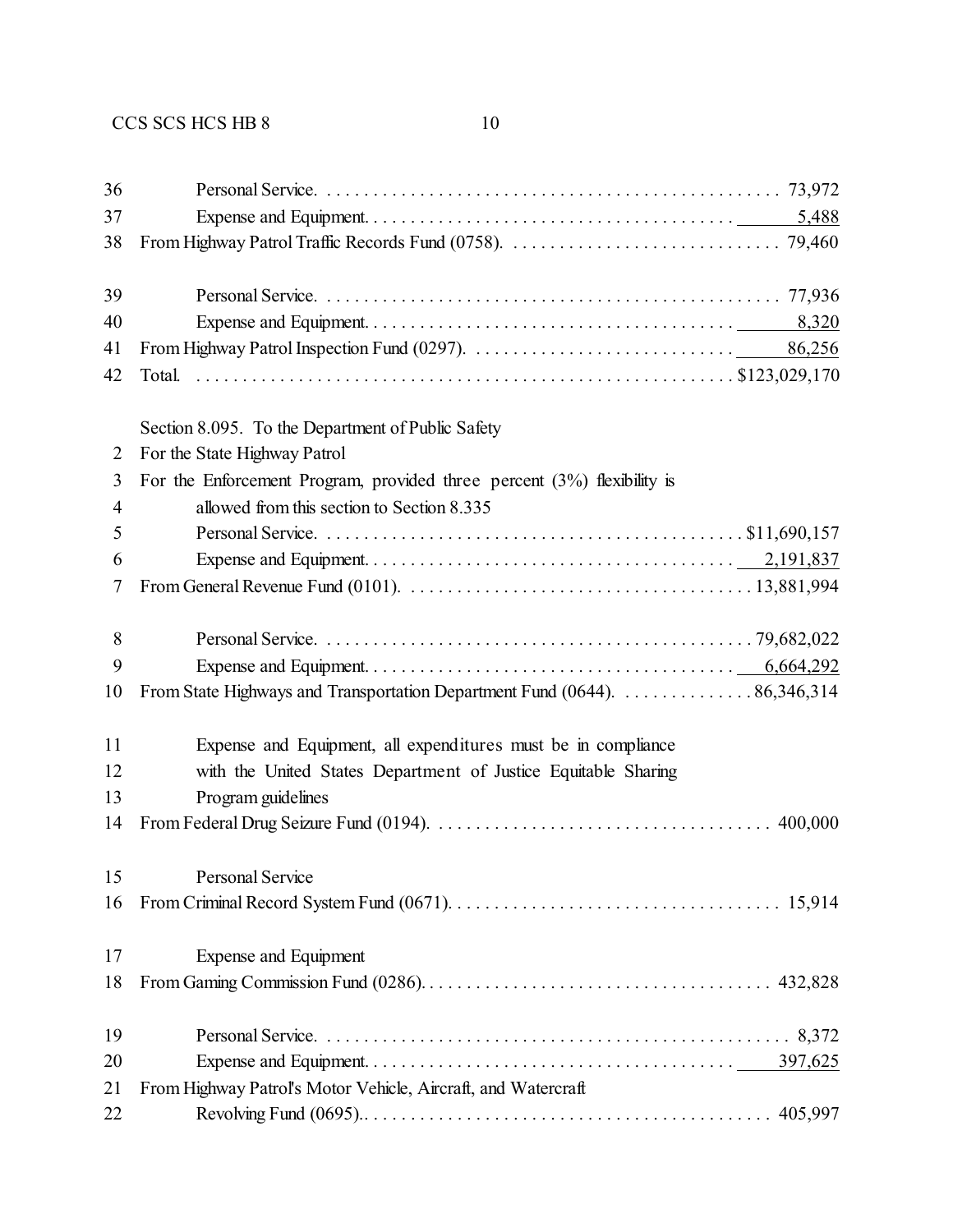| 23             | Expense and Equipment                                                                                  |
|----------------|--------------------------------------------------------------------------------------------------------|
| 24             |                                                                                                        |
|                |                                                                                                        |
| 25             | <b>Personal Service</b>                                                                                |
| 26             |                                                                                                        |
|                |                                                                                                        |
| 27             | For the Governor's Security Detail                                                                     |
| 28             | Personal Service and/or Expense and Equipment                                                          |
| 29             | From General Revenue Fund (0101) (Not to exceed 14.00 F.T.E.). $\dots \dots \dots \dots \dots$ 978,227 |
| 30             | For receiving and expending grants, donations, contracts, and payments                                 |
| 31             | from private, federal, and other governmental agencies provided                                        |
| 32             | the General Assembly shall be notified of the source of any new                                        |
| 33             | funds and the purpose for which they shall be expended, in                                             |
| 34             | writing, prior to the expenditure of said funds                                                        |
| 35             |                                                                                                        |
| 36             |                                                                                                        |
| 37             |                                                                                                        |
|                |                                                                                                        |
| 38             | For a statewide interoperable communication system                                                     |
| 39             | <b>Expense and Equipment</b>                                                                           |
| 40             | From State Highways and Transportation Department Fund $(0644)$ . 9,712,926                            |
| 41             |                                                                                                        |
|                |                                                                                                        |
|                | Section 8.100. To the Department of Public Safety                                                      |
| 2              | For the State Highway Patrol                                                                           |
| 3              | For the Water Patrol Division, provided three percent $(3%)$ flexibility is                            |
| $\overline{4}$ | allowed from this section to Section 8.335                                                             |
| 5              |                                                                                                        |
| 6              |                                                                                                        |
| 7              |                                                                                                        |
| 8              |                                                                                                        |
| 9              |                                                                                                        |
| 10             |                                                                                                        |
| 11             | Expense and Equipment, all expenditures must be in compliance                                          |
| 12             | with the United States Department of Justice Equitable Sharing                                         |
| 13             | Program guidelines                                                                                     |
| 14             |                                                                                                        |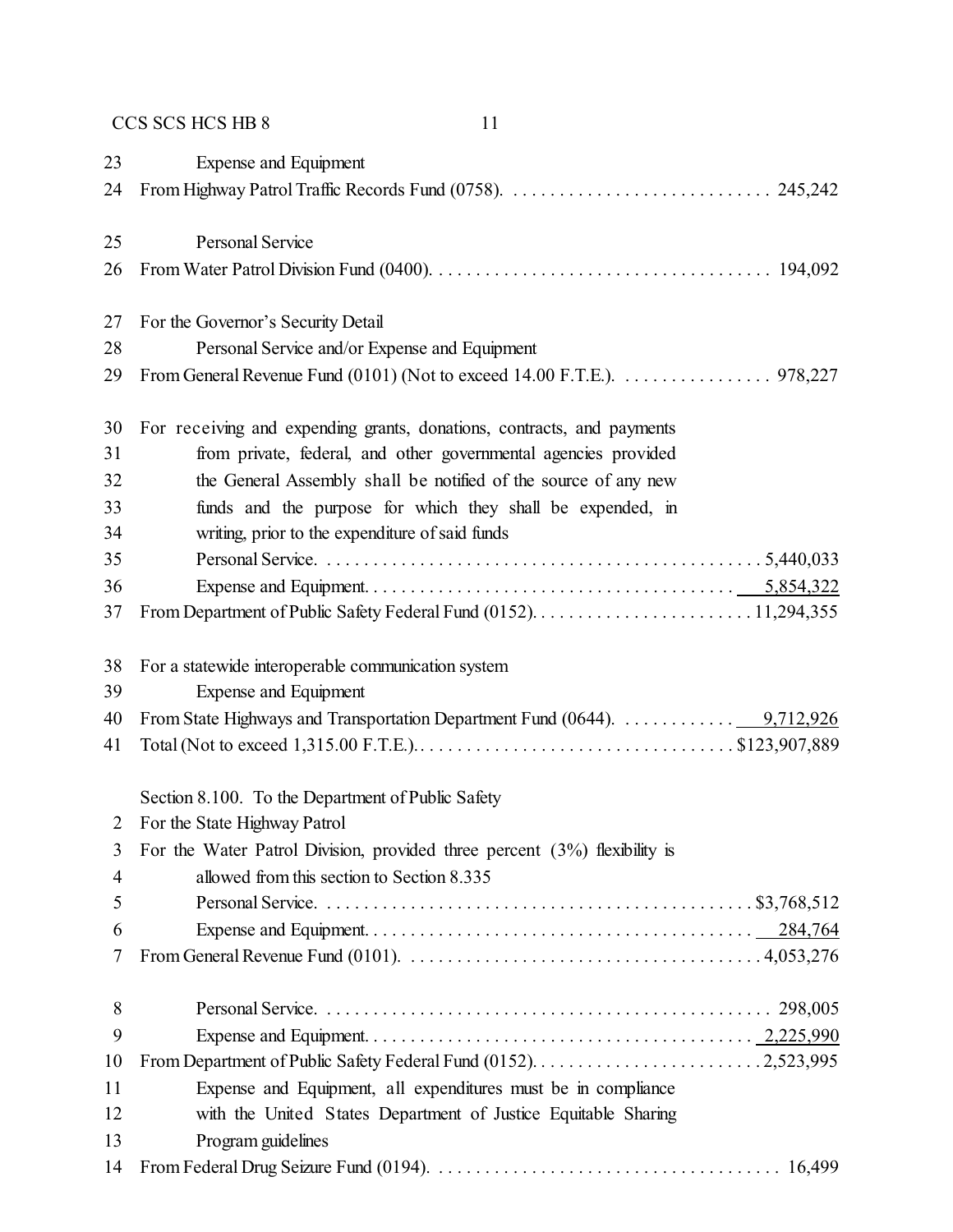| 15             |                                                                                                                                   |
|----------------|-----------------------------------------------------------------------------------------------------------------------------------|
| 16             |                                                                                                                                   |
| 17             |                                                                                                                                   |
| 18             | Total (Not to exceed 80.00 F.T.E.). $\dots \dots \dots \dots \dots \dots \dots \dots \dots \dots \dots \dots \dots \$ \$9,631,706 |
|                |                                                                                                                                   |
|                | Section 8.105. To the Department of Public Safety                                                                                 |
| 2              | For the State Highway Patrol                                                                                                      |
| 3              | For gasoline expenses for State Highway Patrol vehicles, including                                                                |
| 4              | aircraft and Gaming Commission vehicles, provided three percent                                                                   |
| 5              | $(3%)$ flexibility is allowed from this section to Section 8.335                                                                  |
| 6              | Expense and Equipment                                                                                                             |
| 7              | From General Revenue Fund (0101). $\ldots \ldots \ldots \ldots \ldots \ldots \ldots \ldots \ldots \ldots$ \$438,238               |
| 8              |                                                                                                                                   |
| 9              | From State Highways and Transportation Department Fund (0644). $\dots \dots \dots \dots \dots \dots 4,737,264$                    |
| 10             |                                                                                                                                   |
|                |                                                                                                                                   |
|                | Section 8.110. To the Department of Public Safety                                                                                 |
| 2              | For the State Highway Patrol                                                                                                      |
| 3              | For the purchase of vehicles, aircraft, and watercraft for the State Highway                                                      |
| 4              | Patrol and the Gaming Commission in accordance with Section                                                                       |
| 5              | 43.265, RSMo, also for maintenance and repair costs for vehicles,                                                                 |
| 6              | provided three percent $(3%)$ flexibility is allowed from this section                                                            |
| 7              | to Section 8.335                                                                                                                  |
| 8              | <b>Expense and Equipment</b>                                                                                                      |
| 9              | From General Revenue Fund (0101). $\ldots \ldots \ldots \ldots \ldots \ldots \ldots \ldots \ldots \ldots \ldots$ \$557,698        |
| 10             |                                                                                                                                   |
| 11             | From Highway Patrol's Motor Vehicle, Aircraft, and Watercraft Revolving                                                           |
| 12             |                                                                                                                                   |
| 13             |                                                                                                                                   |
| 14             |                                                                                                                                   |
|                |                                                                                                                                   |
|                | Section 8.115. To the Department of Public Safety                                                                                 |
| 2              | For the State Highway Patrol                                                                                                      |
| 3              | For Crime Labs, provided three percent $(3%)$ flexibility is allowed from                                                         |
| $\overline{4}$ | this section to Section 8.335                                                                                                     |
| 5              |                                                                                                                                   |
| 6              |                                                                                                                                   |
| 7              |                                                                                                                                   |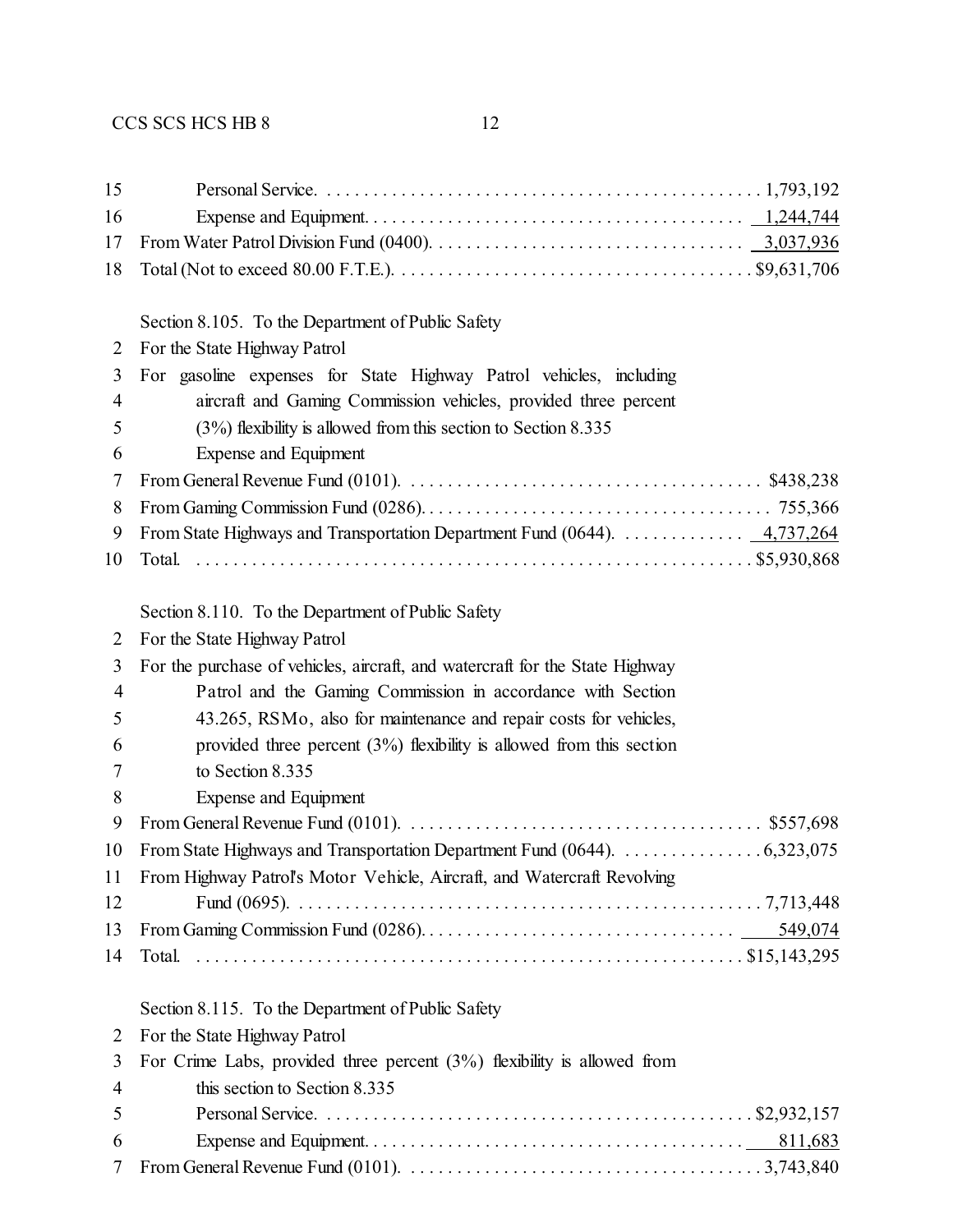| 8              | For the purchase of an enhanced forensic capabilities program that                                                                        |
|----------------|-------------------------------------------------------------------------------------------------------------------------------------------|
| 9              | provides expedited DNA technology and forensic services to assist                                                                         |
| 10             | in the processing of crime scene evidence, expediting investigative                                                                       |
| 11             | leads, and reducing the backlog of other cases                                                                                            |
| 12             | From General Revenue Fund (0101). $\ldots \ldots \ldots \ldots \ldots \ldots \ldots \ldots \ldots \ldots \ldots \ldots \ldots 1,000,000$  |
| 13             |                                                                                                                                           |
| 14             |                                                                                                                                           |
| 15             | From State Highways and Transportation Department Fund (0644). 5,589,880                                                                  |
| 16             |                                                                                                                                           |
| 17             |                                                                                                                                           |
| 18             |                                                                                                                                           |
| 19             |                                                                                                                                           |
| 20             |                                                                                                                                           |
| 21             |                                                                                                                                           |
|                |                                                                                                                                           |
| 22             |                                                                                                                                           |
| 23             |                                                                                                                                           |
| 24             |                                                                                                                                           |
| 25             | Expense and Equipment                                                                                                                     |
| 26             |                                                                                                                                           |
| 27             | Total (Not to exceed 124.00 F.T.E.). $\dots \dots \dots \dots \dots \dots \dots \dots \dots \dots \dots \dots \dots \dots \$ \$13,753,142 |
|                | Section 8.120. To the Department of Public Safety                                                                                         |
| 2              | For the State Highway Patrol                                                                                                              |
| 3              | For the Law Enforcement Academy, provided three percent $(3\%)$                                                                           |
| $\overline{4}$ | flexibility is allowed from this section to Section 8.335                                                                                 |
| 5              | Personal Service                                                                                                                          |
| 6              |                                                                                                                                           |
| 7              | <b>Expense and Equipment</b>                                                                                                              |
| 8              |                                                                                                                                           |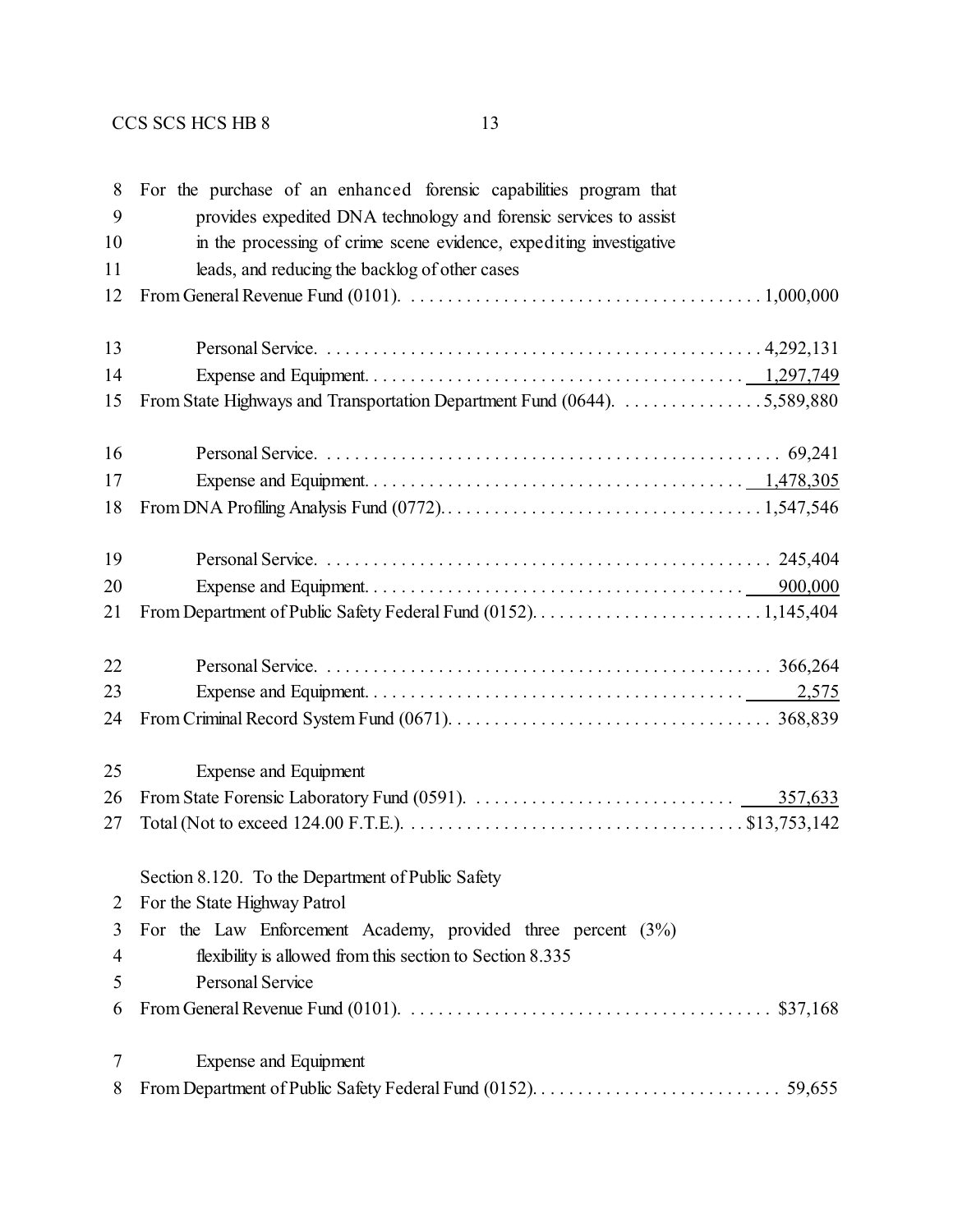| 9              |                                                                              |
|----------------|------------------------------------------------------------------------------|
| 10             |                                                                              |
| 11             |                                                                              |
| 12             |                                                                              |
| 13             |                                                                              |
| 14             | From State Highways and Transportation Department Fund (0644). 1,537,125     |
| 15             |                                                                              |
| 16             |                                                                              |
| 17             |                                                                              |
| 18             |                                                                              |
|                | Section 8.125. To the Department of Public Safety                            |
| 2              | For the State Highway Patrol                                                 |
| 3              | For Vehicle and Driver Safety                                                |
| 4              | <b>Expense and Equipment</b>                                                 |
| 5              |                                                                              |
| 6              |                                                                              |
| 7              |                                                                              |
| 8              | From State Highways and Transportation Department Fund (0644). 12,692,335    |
| 9              |                                                                              |
| 10             |                                                                              |
| 11             |                                                                              |
| 12             |                                                                              |
|                | Section 8.130. To the Department of Public Safety                            |
| 2              | For the State Highway Patrol                                                 |
| 3              | For refunding unused motor vehicle inspection stickers                       |
| 4              |                                                                              |
|                | Section 8.135. To the Department of Public Safety                            |
| 2              | For the State Highway Patrol                                                 |
| 3              | For Technical Services, provided three percent $(3%)$ flexibility is allowed |
| $\overline{4}$ | from this section to Section 8.335                                           |
| 5              |                                                                              |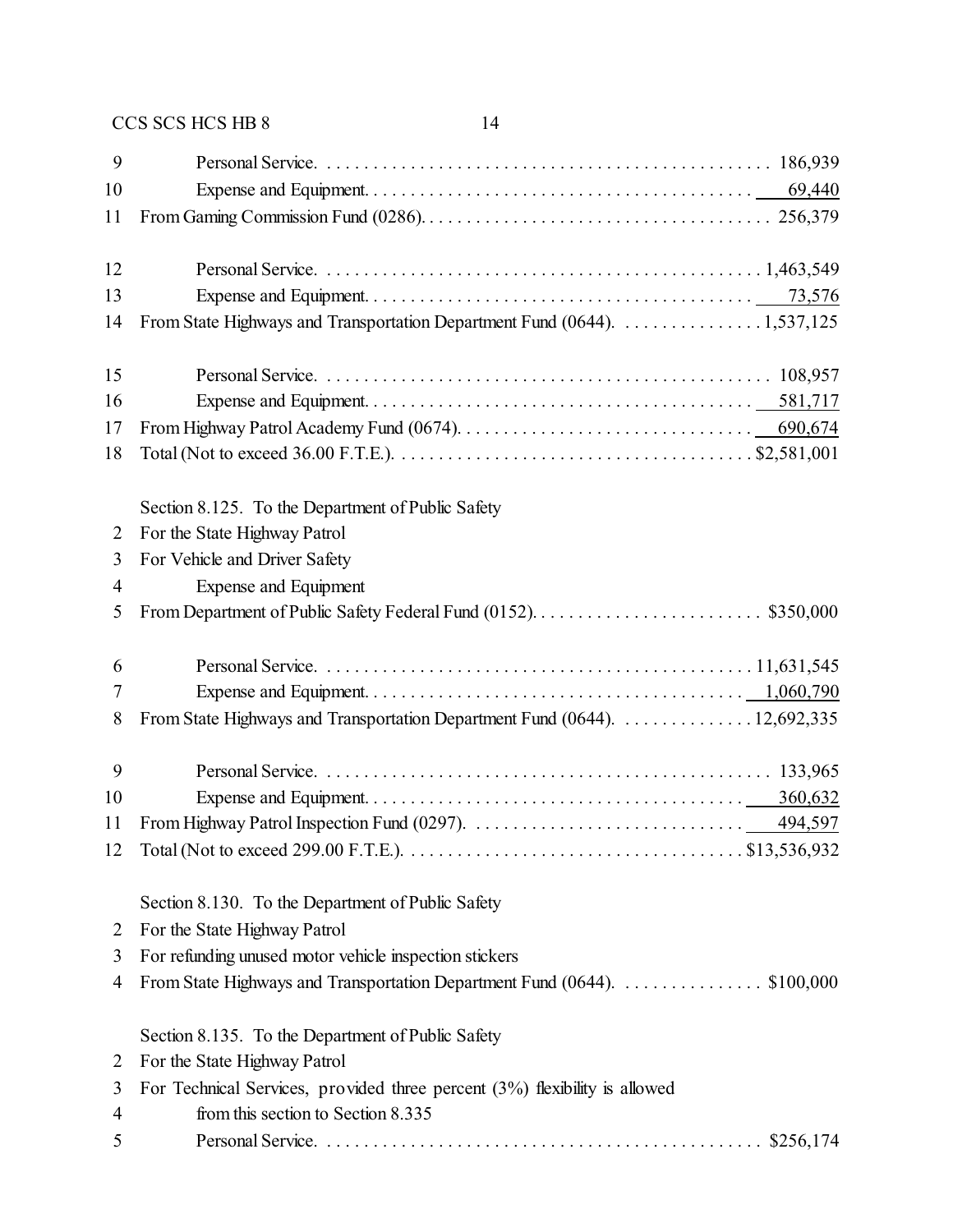| 6  |                                                                                |
|----|--------------------------------------------------------------------------------|
| 7  |                                                                                |
| 8  |                                                                                |
| 9  |                                                                                |
| 10 |                                                                                |
| 11 |                                                                                |
| 12 |                                                                                |
| 13 | From State Highways and Transportation Department Fund (0644). 31,800,694      |
| 14 |                                                                                |
| 15 |                                                                                |
| 16 |                                                                                |
| 17 |                                                                                |
| 18 | For Livescan purchases, Livescan lease agreements in full, and Livescan        |
| 19 | maintenance costs incurred by local and county law enforcement                 |
| 20 |                                                                                |
| 21 |                                                                                |
| 22 |                                                                                |
| 23 |                                                                                |
| 24 | <b>Personal Service</b>                                                        |
| 25 |                                                                                |
| 26 | Expense and Equipment                                                          |
| 27 | From Criminal Justice Network and Technology Revolving Fund $(0842)$ 2,819,050 |
| 28 |                                                                                |
|    | Section 8.140. To the Department of Public Safety                              |
| 2  | For the State Highway Patrol                                                   |
| 3  | For the recoupment, receipt, and disbursement of funds for equipment           |
| 4  | replacement and expenses                                                       |
| 5  | <b>Expense and Equipment</b>                                                   |
| 6  |                                                                                |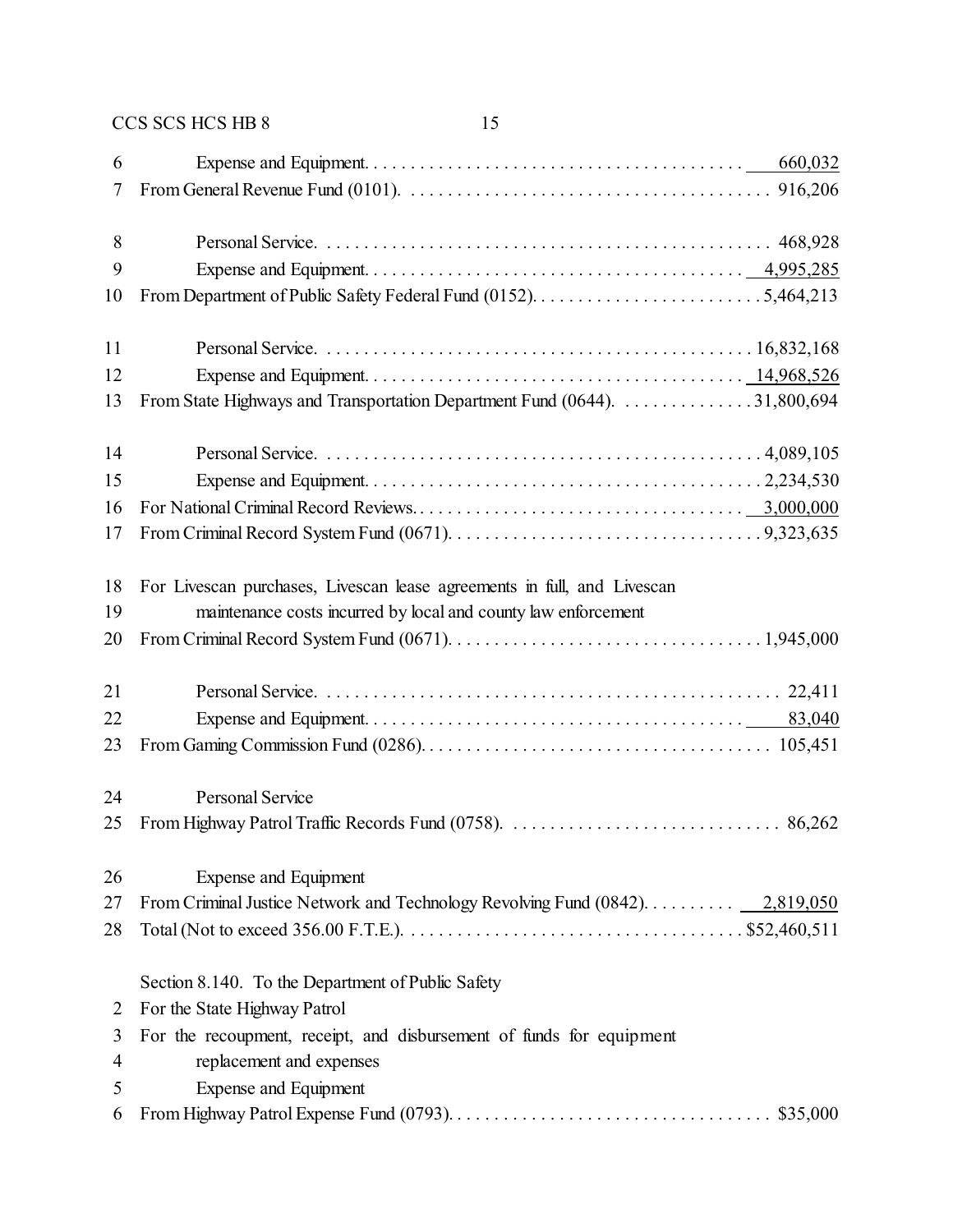|                | Section 8.145. To the Department of Public Safety                                                                                       |
|----------------|-----------------------------------------------------------------------------------------------------------------------------------------|
| $\overline{2}$ | Funds are to be transferred out of the State Treasury to the State                                                                      |
| 3              | Road Fund pursuant to Section 307.365, RSMo                                                                                             |
| 4              |                                                                                                                                         |
|                | Section 8.150. To the Department of Public Safety                                                                                       |
| 2              | For the Division of Alcohol and Tobacco Control                                                                                         |
| 3              |                                                                                                                                         |
| 4              |                                                                                                                                         |
| 5              |                                                                                                                                         |
| 6              |                                                                                                                                         |
| 7              |                                                                                                                                         |
| 8              | From Division of Alcohol and Tobacco Control Fund (0544). $\ldots \ldots \ldots \ldots \ldots \ldots$ 2,463,769                         |
| 9              |                                                                                                                                         |
|                | Section 8.155. To the Department of Public Safety                                                                                       |
| 2              | For the Division of Alcohol and Tobacco Control                                                                                         |
| 3              | For refunds for unused liquor and beer licenses and for liquor and beer                                                                 |
| 4              | stamps not used and canceled                                                                                                            |
| 5              | From General Revenue Fund (0101). $\ldots \ldots \ldots \ldots \ldots \ldots \ldots \ldots \ldots \ldots \ldots \ldots \ldots$ \$55,000 |
|                | Section 8.160. To the Department of Public Safety                                                                                       |
| 2              | For the Division of Fire Safety, provided for all funds in this section, five                                                           |
| 3              | percent (5%) flexibility is allowed between personal service and                                                                        |
| 4              | expense and equipment, no flexibility is allowed from expense and                                                                       |
| 5              | equipment to personal service and three percent $(3%)$ flexibility is                                                                   |
| 6              | allowed from this section to Section 8.335                                                                                              |
| 7              |                                                                                                                                         |
| 8              |                                                                                                                                         |
| 9              |                                                                                                                                         |
| 10             |                                                                                                                                         |
| 11             |                                                                                                                                         |
| 12             |                                                                                                                                         |
| 13             |                                                                                                                                         |
| 14             |                                                                                                                                         |
| 15             |                                                                                                                                         |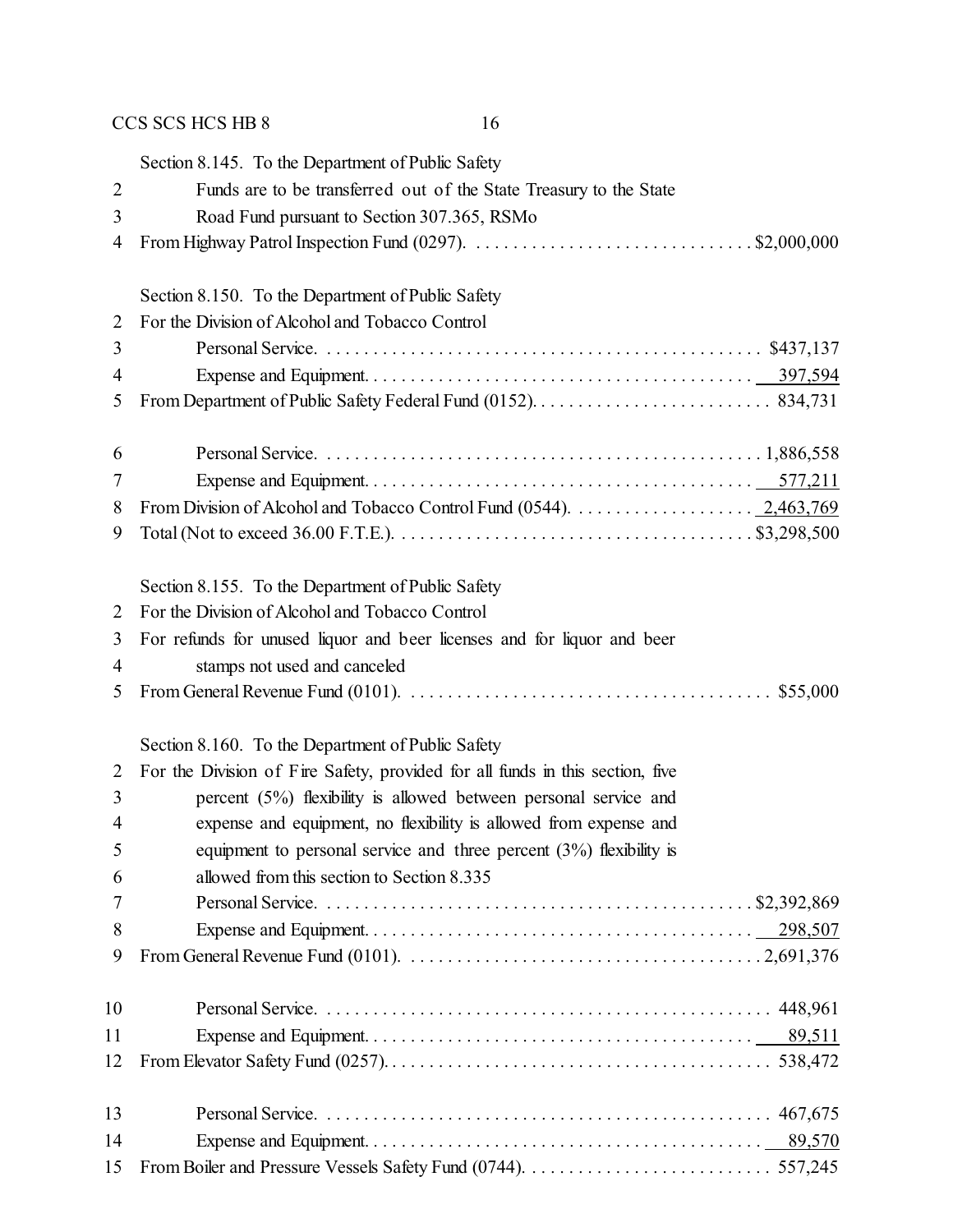| 16             |                                                                                                                                            |
|----------------|--------------------------------------------------------------------------------------------------------------------------------------------|
| 17             |                                                                                                                                            |
| 18             | From Missouri Explosives Safety Act Administration Fund (0804).  137,087                                                                   |
|                |                                                                                                                                            |
| 19             | Expense and Equipment                                                                                                                      |
| 20             | From Cigarette Fire Safety Standard and Firefighter Protection Act                                                                         |
| 21             |                                                                                                                                            |
| 22             | To allow the State Fire Marshal's Office to disburse a grant for the                                                                       |
| 23             | purpose of establishing the voluntary firefighter cancer benefits                                                                          |
| 24             | pool                                                                                                                                       |
| 25             | From General Revenue Fund (0101). $\ldots \ldots \ldots \ldots \ldots \ldots \ldots \ldots \ldots \ldots \ldots \ldots \ldots$ . 5,000,000 |
| 26             | To allow the State Fire Marshal to disburse grants to any applying                                                                         |
| 27             | volunteer fire protection association for the purpose of funding                                                                           |
| 28             | such association's costs related to worker's compensation                                                                                  |
| 29             | premiums for volunteer firefighters                                                                                                        |
| 30             | From General Revenue Fund (0101). $\ldots \ldots \ldots \ldots \ldots \ldots \ldots \ldots \ldots \ldots \ldots \ldots \ldots 575,000$     |
| 31             |                                                                                                                                            |
|                | Section 8.165. To the Department of Public Safety                                                                                          |
| 2              | For the Division of Fire Safety                                                                                                            |
| 3              | For the Fire Safe Cigarette Program                                                                                                        |
| $\overline{4}$ |                                                                                                                                            |
| 5              |                                                                                                                                            |
| 6              | From Cigarette Fire Safety Standard and Firefighter Protection Act                                                                         |
|                |                                                                                                                                            |
|                | Section 8.170. To the Department of Public Safety                                                                                          |
| 2              | For the Division of Fire Safety                                                                                                            |
| 3              | For firefighter training contracted services, provided three percent $(3%)$                                                                |
| 4              | flexibility is allowed from this section to Section 8.335                                                                                  |
| 5              | Expense and Equipment                                                                                                                      |
| 6              | From General Revenue Fund (0101). $\ldots \ldots \ldots \ldots \ldots \ldots \ldots \ldots \ldots \ldots$ \$480,000                        |
| 7              |                                                                                                                                            |
| 8              |                                                                                                                                            |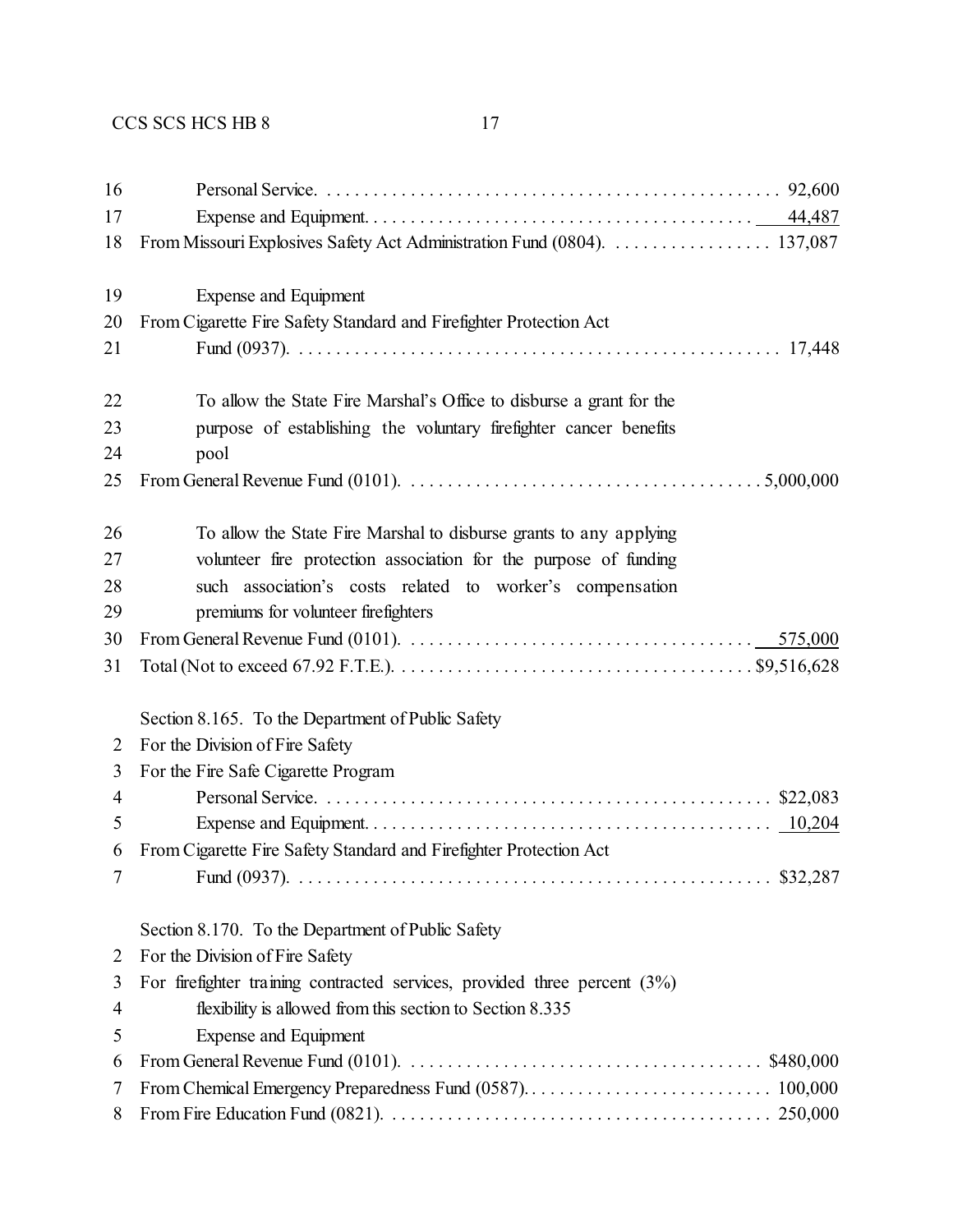| 9                   | For Missouri Fire Service Funeral Assistance Team training and                                                                 |  |  |
|---------------------|--------------------------------------------------------------------------------------------------------------------------------|--|--|
| 10                  | equipment                                                                                                                      |  |  |
| 11                  | Expense and Equipment                                                                                                          |  |  |
| 12                  | From General Revenue Fund (0101). $\ldots \ldots \ldots \ldots \ldots \ldots \ldots \ldots \ldots \ldots \ldots \ldots$ 20,000 |  |  |
| 13                  |                                                                                                                                |  |  |
|                     |                                                                                                                                |  |  |
|                     | Section 8.175. To the Department of Public Safety                                                                              |  |  |
| 2                   | For the Missouri Veterans' Commission                                                                                          |  |  |
| 3                   | For Administration and Service to Veterans                                                                                     |  |  |
| 4                   |                                                                                                                                |  |  |
| 5                   |                                                                                                                                |  |  |
| 6                   | From Veterans Commission Capital Improvement Trust Fund (0304). 6,363,682                                                      |  |  |
|                     |                                                                                                                                |  |  |
| 7                   | <b>Expense and Equipment</b>                                                                                                   |  |  |
| 8                   |                                                                                                                                |  |  |
| 9                   |                                                                                                                                |  |  |
|                     |                                                                                                                                |  |  |
|                     | Section 8.177. To the Department of Public Safety                                                                              |  |  |
| 2                   | For the Missouri Veterans' Commission                                                                                          |  |  |
| 3                   | For housing assistance for veterans                                                                                            |  |  |
| 4                   | From State Emergency Management Federal Stimulus Fund (2335). \$1,800,000                                                      |  |  |
|                     |                                                                                                                                |  |  |
|                     | Section 8.180. To the Department of Public Safety                                                                              |  |  |
| 2                   | For the Missouri Veterans' Commission                                                                                          |  |  |
| 3<br>$\overline{4}$ | For the restoration, renovation, and maintenance of a World War I<br>Memorial                                                  |  |  |
|                     |                                                                                                                                |  |  |
|                     |                                                                                                                                |  |  |
|                     | Section 8.185. To the Department of Public Safety                                                                              |  |  |
| 2                   | For the Missouri Veterans' Commission                                                                                          |  |  |
| 3                   | For veterans' health and safety initiatives                                                                                    |  |  |
| 4                   |                                                                                                                                |  |  |
|                     |                                                                                                                                |  |  |
|                     | Section 8.190. To the Department of Public Safety                                                                              |  |  |
| 2                   | For the Missouri Veterans' Commission                                                                                          |  |  |
| 3                   | For a veterans' service portal to be managed with the Office of the                                                            |  |  |
| 4                   | Missouri Military Advocate                                                                                                     |  |  |
| 5                   |                                                                                                                                |  |  |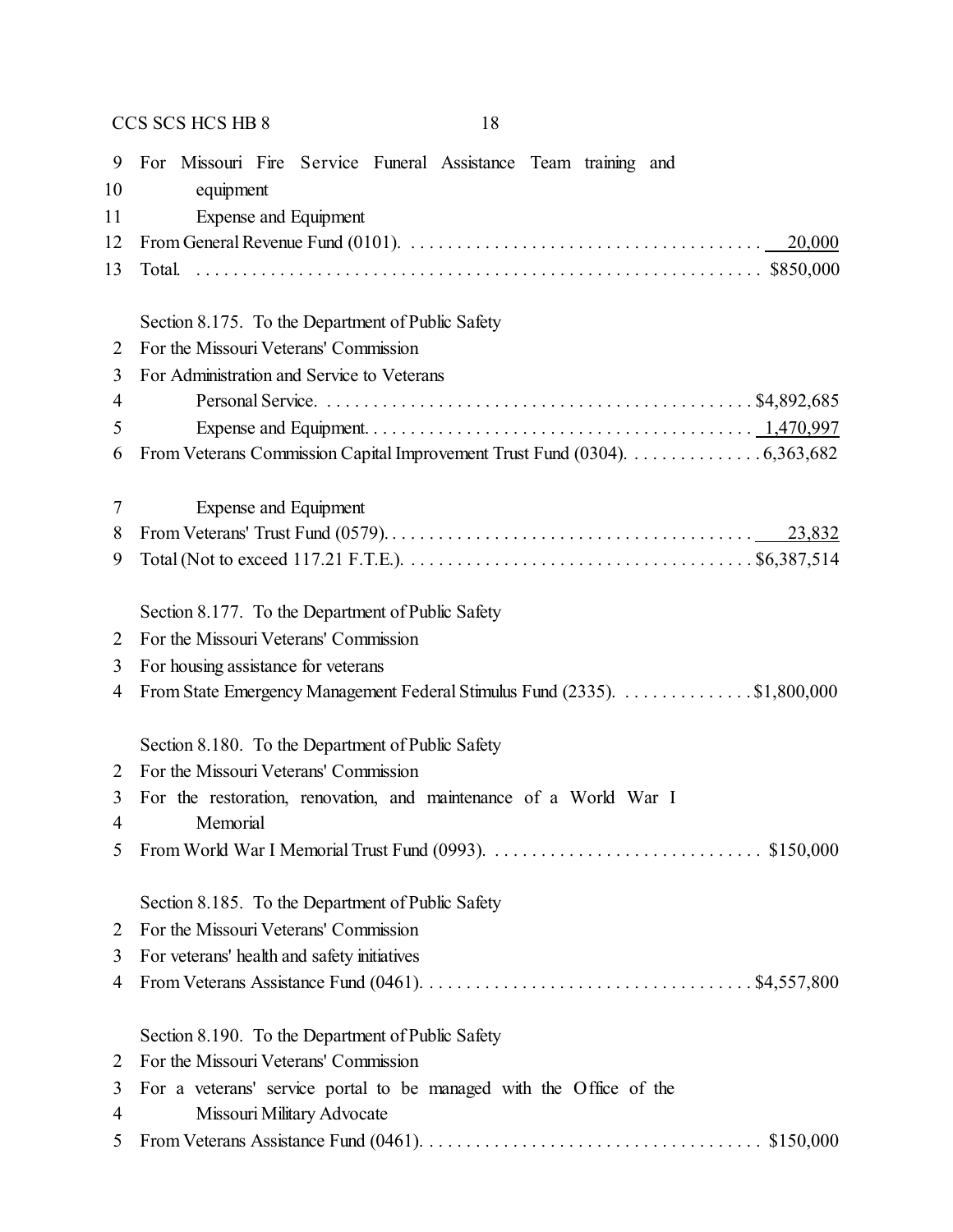|                | Section 8.195. To the Department of Public Safety                                                                                          |  |
|----------------|--------------------------------------------------------------------------------------------------------------------------------------------|--|
| $\overline{2}$ | For the Missouri Veterans' Commission                                                                                                      |  |
| 3              | For the Veterans' Service Officer Program                                                                                                  |  |
| 4              | From Veterans Commission Capital Improvement Trust Fund (0304). \$1,600,000                                                                |  |
|                | Section 8.200. To the Department of Public Safety                                                                                          |  |
| 2              | For the Missouri Veterans' Commission                                                                                                      |  |
| 3              | For Missouri Veterans' Homes                                                                                                               |  |
| 4              |                                                                                                                                            |  |
| 5              |                                                                                                                                            |  |
| 6              |                                                                                                                                            |  |
| 7              | Expense and Equipment                                                                                                                      |  |
| 8              |                                                                                                                                            |  |
| 9              | Personal Service                                                                                                                           |  |
| 10             | From Veterans Commission Capital Improvement Trust Fund (0304). 31,656                                                                     |  |
| 11             | For refunds to veterans and/or the U.S. Department of Veterans' Affairs                                                                    |  |
| 12             |                                                                                                                                            |  |
| 13             | For overtime to state employees. Non-exempt state employees identified                                                                     |  |
| 14             | by Section 105.935, RSMo, will be paid first with any remaining                                                                            |  |
| 15             | funds being used to pay overtime to any other state employees                                                                              |  |
| 16             | From Missouri Veterans' Homes Fund (0460). $\ldots \ldots \ldots \ldots \ldots \ldots \ldots \ldots \ldots \ldots \ldots \ldots 1,685,792$ |  |
| 17             |                                                                                                                                            |  |
|                | Section 8.205. To the Department of Public Safety                                                                                          |  |
| 2              | For the Missouri Veterans' Commission                                                                                                      |  |
| 3              | For the operations of Veterans' Homes and cemeteries, utilities, systems                                                                   |  |
| 4              | furniture, and structural modifications                                                                                                    |  |
| 5              | From Veterans Commission Capital Improvement Trust Fund (0304). \$3,448,501                                                                |  |
|                | Section 8.210. To the Department of Public Safety                                                                                          |  |
| $\overline{2}$ | Funds are to be transferred out of the State Treasury to the                                                                               |  |
| 3              | Missouri Veterans' Homes Fund                                                                                                              |  |
| 4              | From Veterans Commission Capital Improvement Trust Fund (0304). \$30,000,000                                                               |  |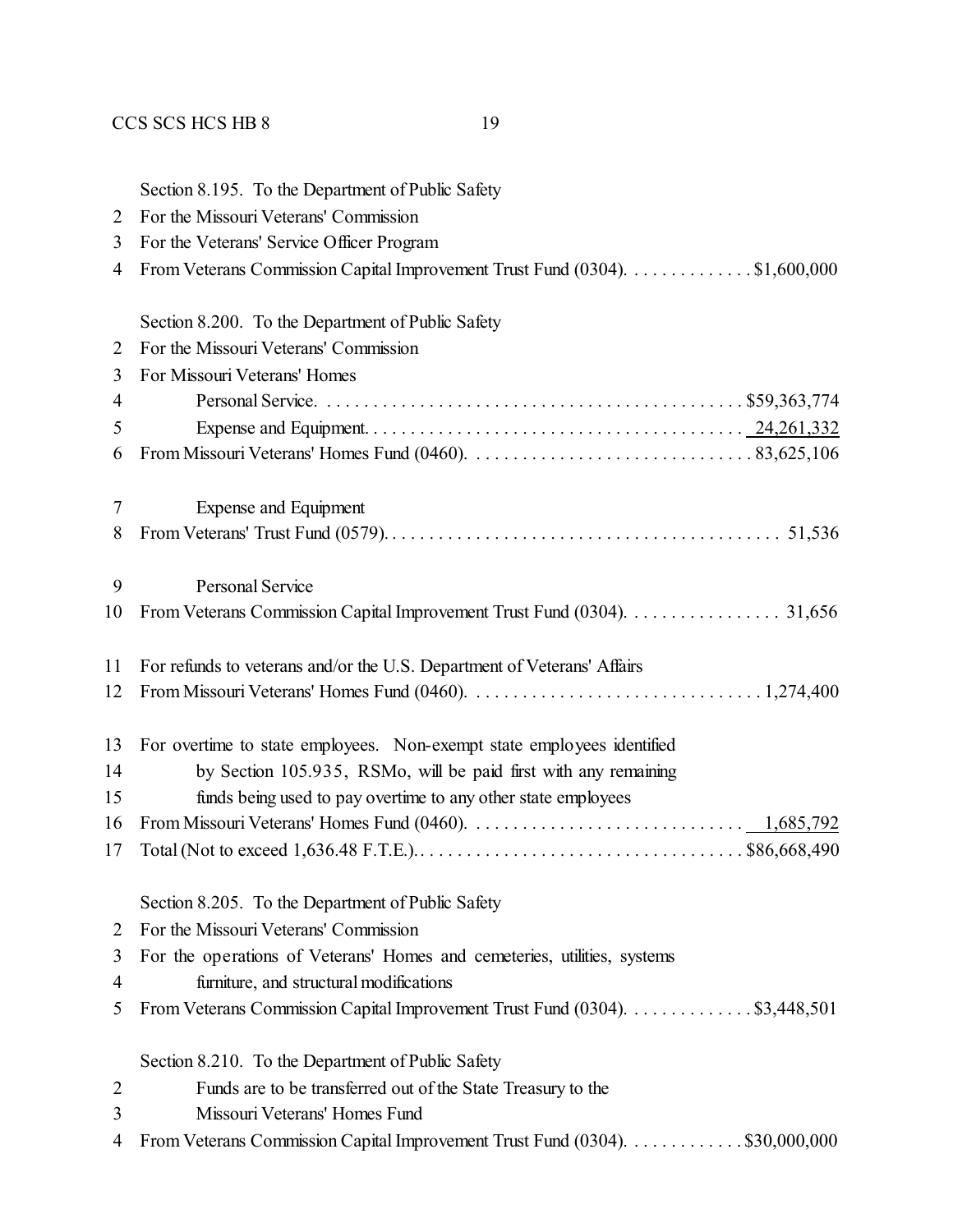|    | CCS SCS HCS HB 8<br>20                                                     |
|----|----------------------------------------------------------------------------|
| 5  | From State Emergency Management Federal Stimulus Fund (2335). 7,000,000    |
| 6  | Total.                                                                     |
|    | Section 8.215. To the Department of Public Safety                          |
| 2  | For the Gaming Commission                                                  |
| 3  | For the Divisions of Gaming and Bingo                                      |
| 4  |                                                                            |
| 5  |                                                                            |
| 6  |                                                                            |
| 7  | Expense and Equipment                                                      |
| 8  | 56,310                                                                     |
| 9  |                                                                            |
|    | Section 8.220. To the Department of Public Safety                          |
| 2  | For the Gaming Commission                                                  |
| 3  | For fringe benefits, including retirement contributions for members of the |
| 4  | Missouri Department of Transportation and Highway Patrol                   |
| 5  | Employees' Retirement System, and insurance premiums for State             |
| 6  | Highway Patrol employees assigned to work under the direction of           |
| 7  | the Gaming Commission                                                      |
| 8  |                                                                            |
| 9  | 267,317                                                                    |
| 10 |                                                                            |
|    | Section 8.225. To the Department of Public Safety                          |
| 2  | For the Gaming Commission                                                  |
| 3  | For refunding any overpayment or erroneous payment of any amount that      |
| 4  | is credited to the Gaming Commission Fund                                  |
| 5  |                                                                            |
|    | Section 8.230. To the Department of Public Safety                          |
| 2  | For the Gaming Commission                                                  |
| 3  | For refunding any overpayment or erroneous payment of any amount           |
| 4  | received for bingo fees                                                    |
| 5  |                                                                            |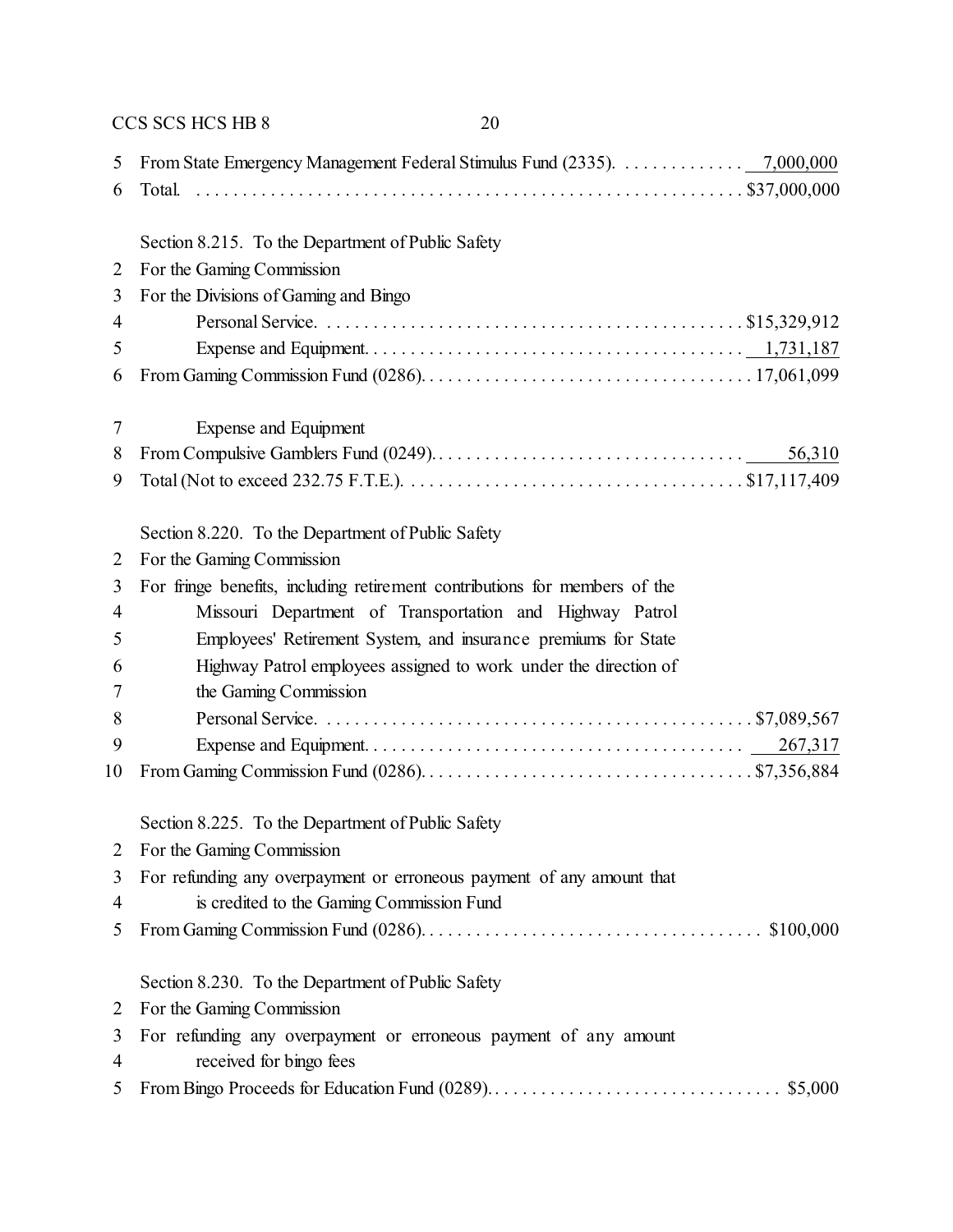|                | CCS SCS HCS HB 8<br>21                                                   |
|----------------|--------------------------------------------------------------------------|
|                | Section 8.235. To the Department of Public Safety                        |
| 2              | For the Gaming Commission                                                |
| 3              | For refunding any overpayment or erroneous payment of any amount that    |
| 4              | is credited to the Gaming Proceeds for Education Fund                    |
| 5              |                                                                          |
|                | Section 8.240. To the Department of Public Safety                        |
| 2              | For the Gaming Commission                                                |
| 3              | For breeder incentive payments                                           |
| 4              |                                                                          |
|                | Section 8.245. To the Department of Public Safety                        |
| $\overline{2}$ | Funds are to be transferred out of the State Treasury to the             |
| 3              | Veterans Commission Capital Improvement Trust Fund                       |
| 4              |                                                                          |
|                | Section 8.250. To the Department of Public Safety                        |
| 2              | Funds are to be transferred out of the State Treasury to the             |
| 3              | Missouri National Guard Trust Fund                                       |
| 4              |                                                                          |
|                | Section 8.255. To the Department of Public Safety                        |
| 2              | Funds are to be transferred out of the State Treasury to the Access      |
| 3              | Missouri Financial Assistance Fund                                       |
| 4              |                                                                          |
|                | Section 8.260. To the Department of Public Safety                        |
| $\overline{2}$ | Funds are to be transferred out of the State Treasury to the             |
| 3              | Compulsive Gamblers Fund                                                 |
| 4              |                                                                          |
|                | Section 8.265. To the Adjutant General                                   |
| 2              | For Missouri Military Forces Administration, provided three percent (3%) |
| 3              | flexibility is allowed from this section to Section 8.335                |
| 4              |                                                                          |
| 5              |                                                                          |
| 6              |                                                                          |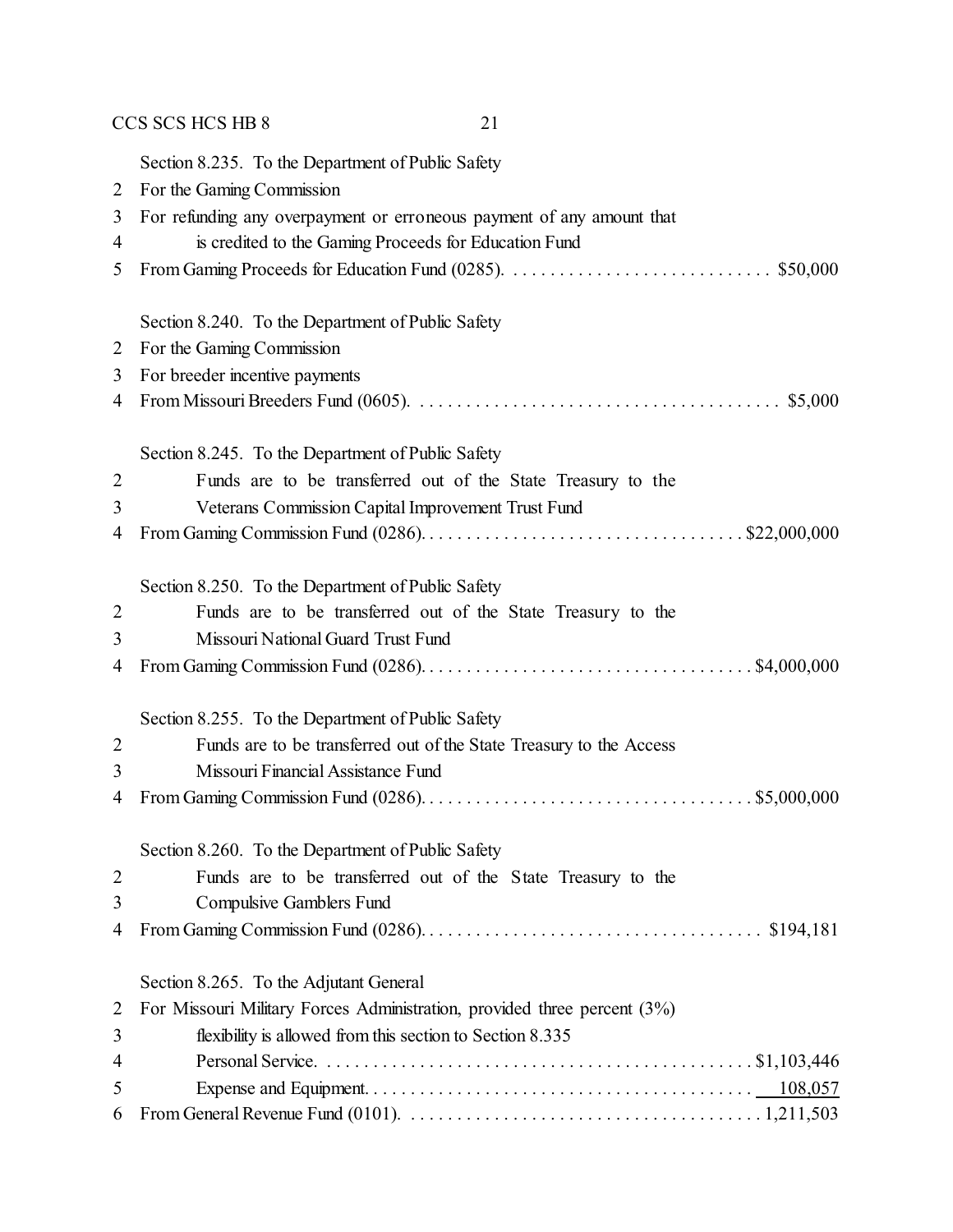| 7              | Expense and Equipment, all expenditures must be in compliance                                                                           |  |
|----------------|-----------------------------------------------------------------------------------------------------------------------------------------|--|
| 8              | with the United States Department of Justice Equitable Sharing                                                                          |  |
| 9              | Program guidelines                                                                                                                      |  |
| 10             | 240,622                                                                                                                                 |  |
| 11             |                                                                                                                                         |  |
|                |                                                                                                                                         |  |
|                | Section 8.270. To the Adjutant General                                                                                                  |  |
| $\overline{2}$ | For activities in support of the Missouri National Guard, including the                                                                 |  |
| 3              | National Guard Tuition Assistance Program and the Military                                                                              |  |
| 4              | Honors Program, provided three percent $(3%)$ flexibility is allowed                                                                    |  |
| 5              | from this section to Section 8.335                                                                                                      |  |
| 6              |                                                                                                                                         |  |
| 7              |                                                                                                                                         |  |
| 8              |                                                                                                                                         |  |
|                |                                                                                                                                         |  |
| 9              |                                                                                                                                         |  |
| 10             |                                                                                                                                         |  |
| 11             |                                                                                                                                         |  |
| 12             |                                                                                                                                         |  |
|                | Section 8.275. To the Adjutant General                                                                                                  |  |
| 2              | For maintenance and repair of the U.S.S. Missouri Memorial at Pearl                                                                     |  |
| 3              | Harbor, provided that three percent $(3%)$ flexibility is allowed                                                                       |  |
| 4              | from this section to Section 8.335                                                                                                      |  |
| 5              | From General Revenue Fund (0101). $\ldots \ldots \ldots \ldots \ldots \ldots \ldots \ldots \ldots \ldots \ldots \ldots \ldots$ \$50,000 |  |
|                |                                                                                                                                         |  |
|                | Section 8.280. To the Adjutant General                                                                                                  |  |
| 2              | For the Veterans Recognition Program                                                                                                    |  |
| 3              |                                                                                                                                         |  |
| 4              |                                                                                                                                         |  |
| 5              | From Veterans Commission Capital Improvement Trust Fund (0304)                                                                          |  |
| 6              |                                                                                                                                         |  |
|                | Section 8.285. To the Adjutant General                                                                                                  |  |
| 2              | For Missouri Military Forces Field Support, provided three percent (3%)                                                                 |  |
| 3              | flexibility is allowed from this section to Section 8.335                                                                               |  |
| 4              |                                                                                                                                         |  |
| 5              |                                                                                                                                         |  |
| 6              |                                                                                                                                         |  |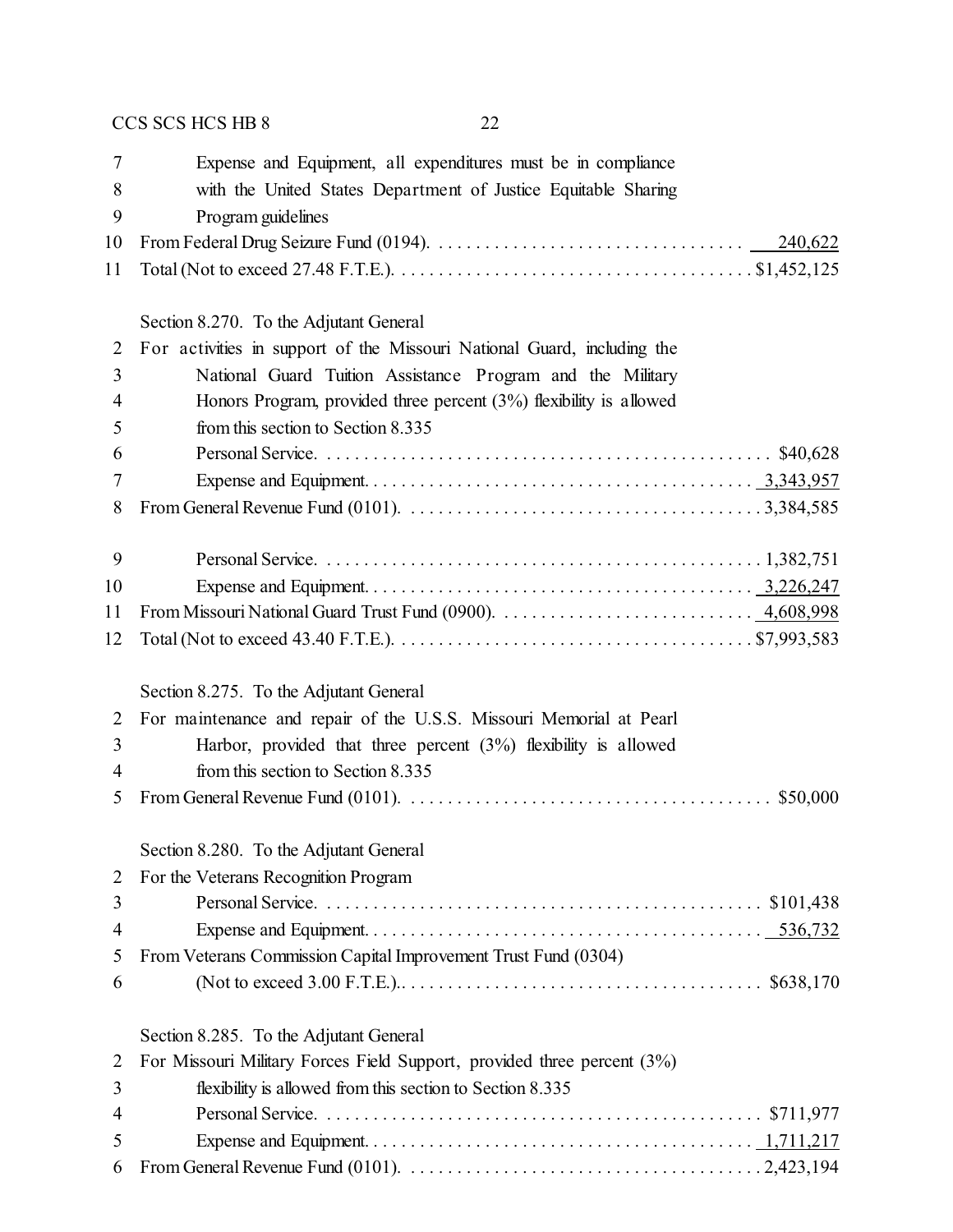| 7              |                                                                                                                                   |
|----------------|-----------------------------------------------------------------------------------------------------------------------------------|
| 8              |                                                                                                                                   |
| 9              |                                                                                                                                   |
| 10             | Total (Not to exceed 37.37 F.T.E.). $\dots \dots \dots \dots \dots \dots \dots \dots \dots \dots \dots \dots \dots \$ \$2,630,264 |
|                |                                                                                                                                   |
|                | Section 8.290. To the Adjutant General                                                                                            |
| $\overline{2}$ | For operational expenses at armories from armory rental fees                                                                      |
| 3              | Expense and Equipment                                                                                                             |
| 4              |                                                                                                                                   |
|                | Section 8.295. To the Adjutant General                                                                                            |
| 2              | For the Missouri Military Family Relief Program                                                                                   |
| 3              |                                                                                                                                   |
|                | For grants to family members of the National Guard and reservists who                                                             |
| 4              |                                                                                                                                   |
| 5<br>6         |                                                                                                                                   |
|                |                                                                                                                                   |
|                | Section 8.300. To the Adjutant General                                                                                            |
| 2              | For training site operating costs                                                                                                 |
| 3              | Expense and Equipment                                                                                                             |
| 4              |                                                                                                                                   |
|                | Section 8.305. To the Adjutant General                                                                                            |
| 2              | For Missouri Military Forces Contract Services, provided three percent                                                            |
| 3              | $(3%)$ flexibility is allowed from this section to Section 8.335                                                                  |
| 4              |                                                                                                                                   |
| 5              |                                                                                                                                   |
| 6              |                                                                                                                                   |
|                |                                                                                                                                   |
| 7              |                                                                                                                                   |
| 8              |                                                                                                                                   |
| 9              |                                                                                                                                   |
| 10             | <b>Personal Service</b>                                                                                                           |
| 11             |                                                                                                                                   |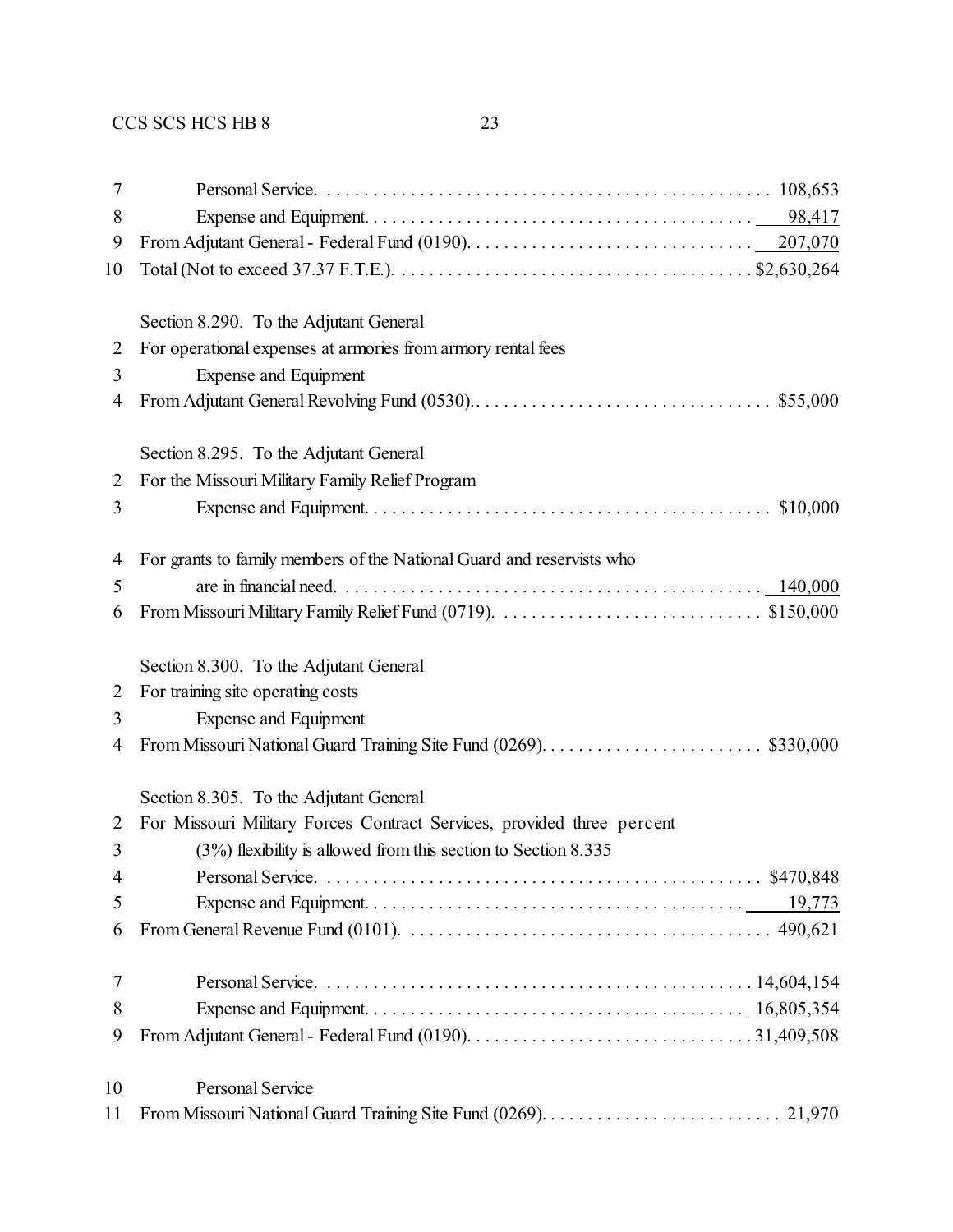| 12             | <b>Expense and Equipment</b>                                                                                              |
|----------------|---------------------------------------------------------------------------------------------------------------------------|
| 13             |                                                                                                                           |
|                |                                                                                                                           |
| 14             | For refund of federal overpayments to the state for the Contract                                                          |
| 15             | Services Program                                                                                                          |
| 16             |                                                                                                                           |
| 17             |                                                                                                                           |
|                |                                                                                                                           |
|                | Section 8.310. To the Adjutant General                                                                                    |
| 2              | For the Office of Air Search and Rescue, provided three percent $(3%)$                                                    |
| 3              | flexibility is allowed from this section to Section 8.335                                                                 |
| 4              | Expense and Equipment                                                                                                     |
| 5              | From General Revenue Fund (0101). $\ldots \ldots \ldots \ldots \ldots \ldots \ldots \ldots \ldots \ldots \ldots$ \$31,243 |
|                | Section 8.315. To the Department of Public Safety                                                                         |
| 2              | For the State Emergency Management Agency                                                                                 |
| 3              | For Administration and Emergency Operations, provided three percent                                                       |
| $\overline{4}$ | $(3%)$ flexibility is allowed from this section to Section 8.335                                                          |
| 5              |                                                                                                                           |
| 6              |                                                                                                                           |
| 7              |                                                                                                                           |
|                |                                                                                                                           |
| 8              |                                                                                                                           |
| 9              |                                                                                                                           |
| 10             |                                                                                                                           |
|                |                                                                                                                           |
| 11             |                                                                                                                           |
| 12             |                                                                                                                           |
| 13             |                                                                                                                           |
|                |                                                                                                                           |
| 14             |                                                                                                                           |
| 15             |                                                                                                                           |
| 16             | From Department of Health and Senior Services - Federal Fund (0143). 2,781,900                                            |
| 17             |                                                                                                                           |
| 18             | 85,117                                                                                                                    |
| 19             |                                                                                                                           |
| 20             |                                                                                                                           |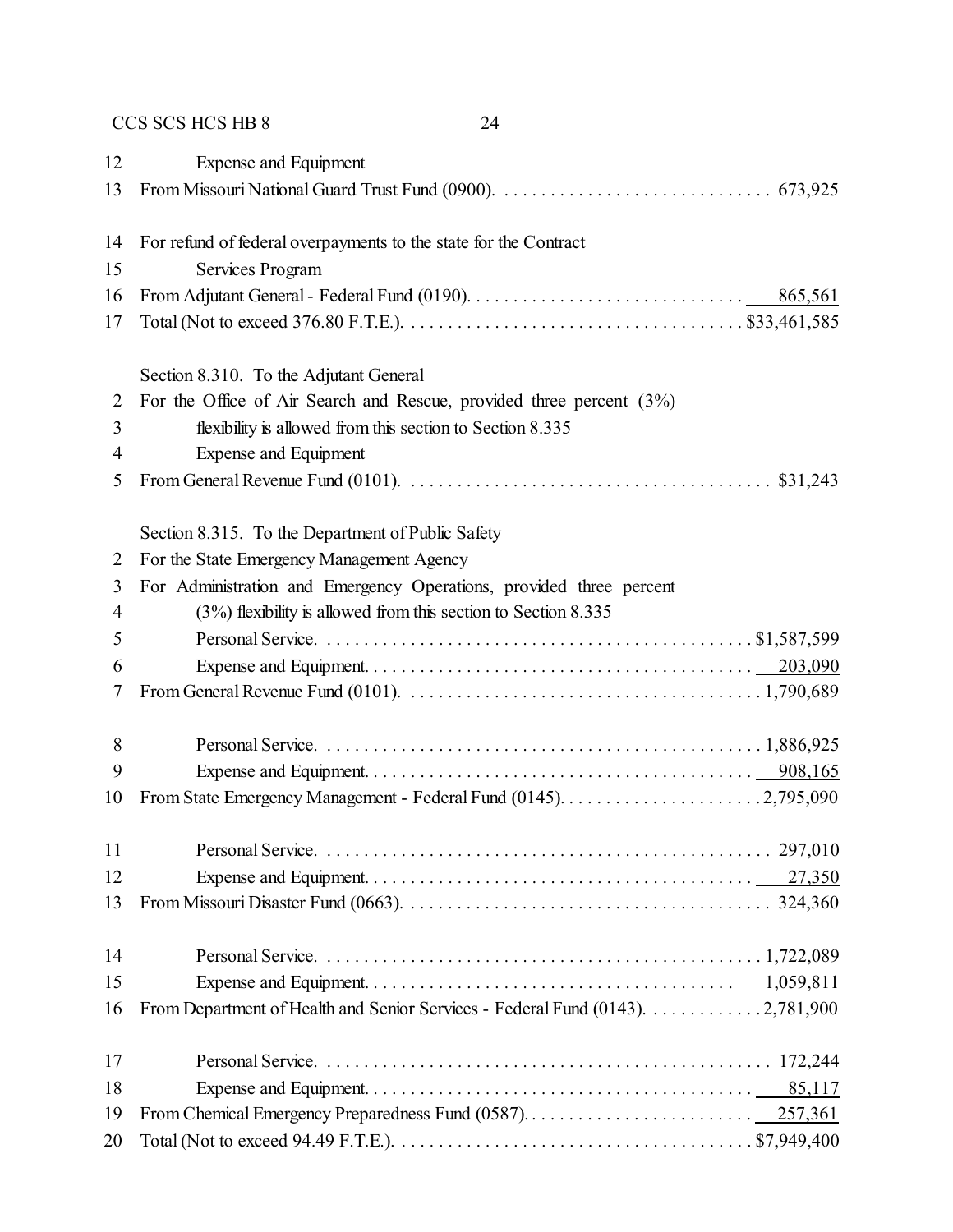| 2                                                                          | For the State Emergency Management Agency                            |  |  |
|----------------------------------------------------------------------------|----------------------------------------------------------------------|--|--|
| 3                                                                          | For the Missouri Task Force 1                                        |  |  |
| For expenses of Missouri Task Force 1, a division of the Boone County<br>4 |                                                                      |  |  |
| Fire Protection District, when it responds to emergencies and<br>5         |                                                                      |  |  |
| 6                                                                          | disasters in the State of Missouri and conducts annual training and  |  |  |
| 7                                                                          | exercises. These expenses may include, but are not limited to        |  |  |
| 8                                                                          | personnel salaries and benefits, supplies, and repair or replacement |  |  |
| 9                                                                          | of damaged equipment, provided three percent $(3%)$ flexibility is   |  |  |
| 10                                                                         | allowed from this section to Section 8.335                           |  |  |
| 11                                                                         |                                                                      |  |  |
|                                                                            | Section 8.325. To the Department of Public Safety                    |  |  |
| 2                                                                          | For the State Emergency Management Agency                            |  |  |
| 3                                                                          | For the Community Right-to-Know Act                                  |  |  |
| 4                                                                          |                                                                      |  |  |
| 5                                                                          | For local emergency planning commissions to implement the federal    |  |  |
| 6                                                                          | Hazardous Materials Transportation Uniform Safety Act of 1990        |  |  |
| 7                                                                          |                                                                      |  |  |
| 8                                                                          |                                                                      |  |  |
|                                                                            | Section 8.330. To the Department of Public Safety                    |  |  |
| 2                                                                          | For the State Emergency Management Agency                            |  |  |
| 3                                                                          | For all allotments, grants, and contributions from federal and other |  |  |
| $\overline{4}$                                                             | sources that are deposited in the State Treasury for administrative  |  |  |
| 5                                                                          | and training expenses of the State Emergency Management              |  |  |
| 6                                                                          | Agency and for first responder training programs, provided three     |  |  |
| 7                                                                          | percent $(3\%)$ flexibility is allowed from this section to Section  |  |  |
| 8                                                                          | 8.335                                                                |  |  |
| 9                                                                          | From State Emergency Management - Federal Fund (0145). \$19,262,386  |  |  |
| 10                                                                         | For all allotments, grants, and contributions from federal and other |  |  |
| 11                                                                         | sources that are deposited in the State Treasury for the use of the  |  |  |
| 12                                                                         | State Emergency Management Agency for alleviating distress from      |  |  |
| 13                                                                         | disasters                                                            |  |  |
| 14                                                                         | 60,307                                                               |  |  |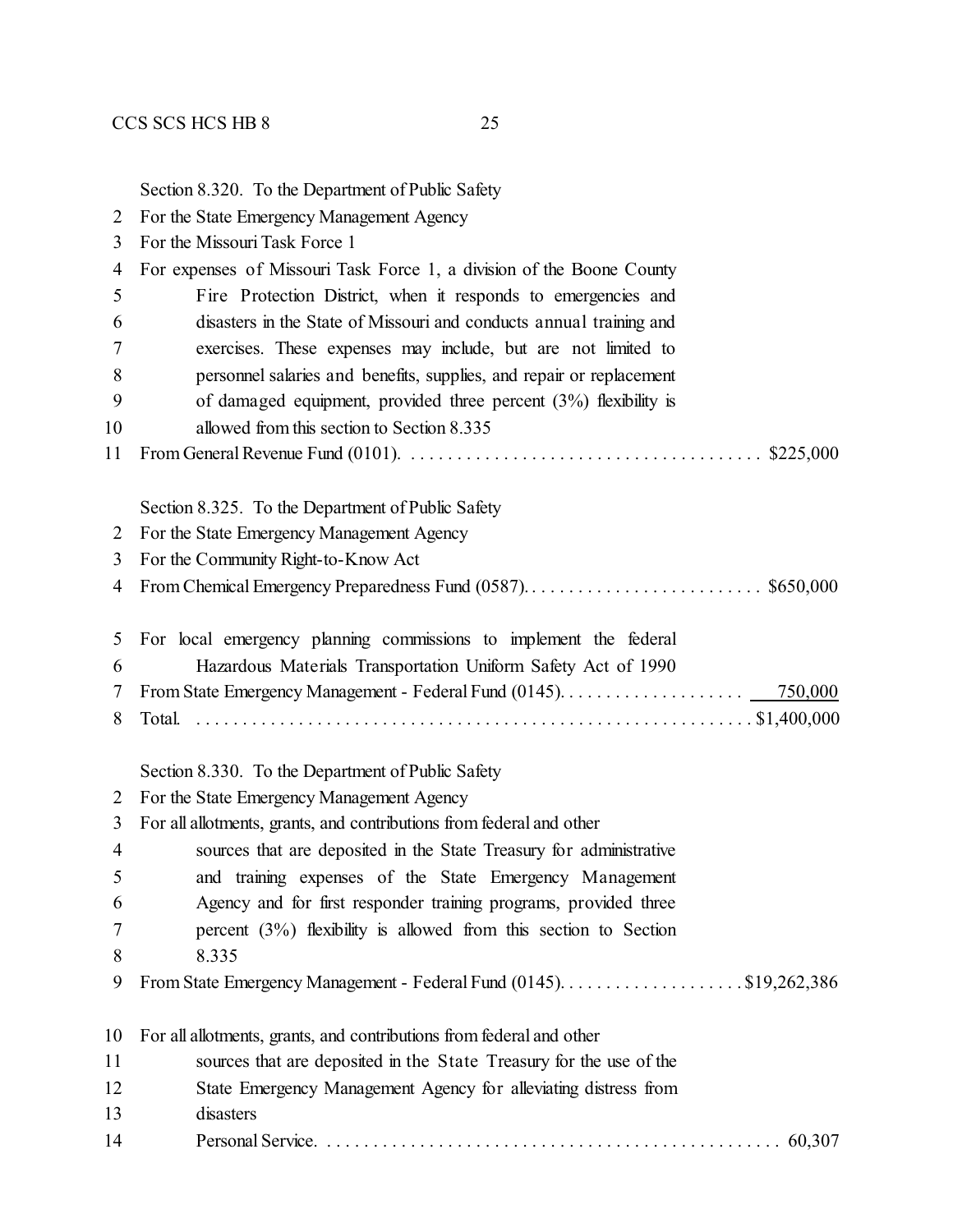|                | CCS SCS HCS HB 8<br>26                                                                                       |
|----------------|--------------------------------------------------------------------------------------------------------------|
| 15             |                                                                                                              |
| 16             |                                                                                                              |
| 17             |                                                                                                              |
| 18             | For matching funds for federal grants and for emergency assistance                                           |
| 19             | expenses of the State Emergency Management Agency as provided                                                |
| 20             | in Section 44.032, RSMo                                                                                      |
| 21             |                                                                                                              |
| 22             | For expenses of any state agency responding during a declared emergency                                      |
| 23             | at the direction of the governor provided the services furnish                                               |
| 24             | immediate aid and relief                                                                                     |
| 25             | From General Revenue Fund (0101). $\ldots \ldots \ldots \ldots \ldots \ldots \ldots \ldots \ldots$ 3,190,729 |
| 26             |                                                                                                              |
|                | Section 8.331. To the Department of Public Safety                                                            |
| 2              | For the State Emergency Management Agency                                                                    |
| 3              | For expenses of any state agency responding to COVID-19                                                      |
| 4              | From State Emergency Management Federal Stimulus Fund (2335). \$172,800,000                                  |
|                | Section 8.335. To the Department of Public Safety                                                            |
| $\overline{2}$ | Funds are to be transferred out of the State Treasury to the State                                           |
| 3              | Legal Expense Fund for the payment of claims, premiums, and                                                  |
| 4              | expenses as provided by Section 105.711 through 105.726, RSMo                                                |
| 5              |                                                                                                              |

## **PART 2**

Section 8.400. To the Department of Public Safety

 In reference to all sections in Part 1 of this act: No funds shall be spent for any flight on a state aircraft where an elected official will be on board without a flight plan being made publicly available via a global aviation data services organization that operates both a website and mobile application which provides free flight tracking of both private and commercial aircraft.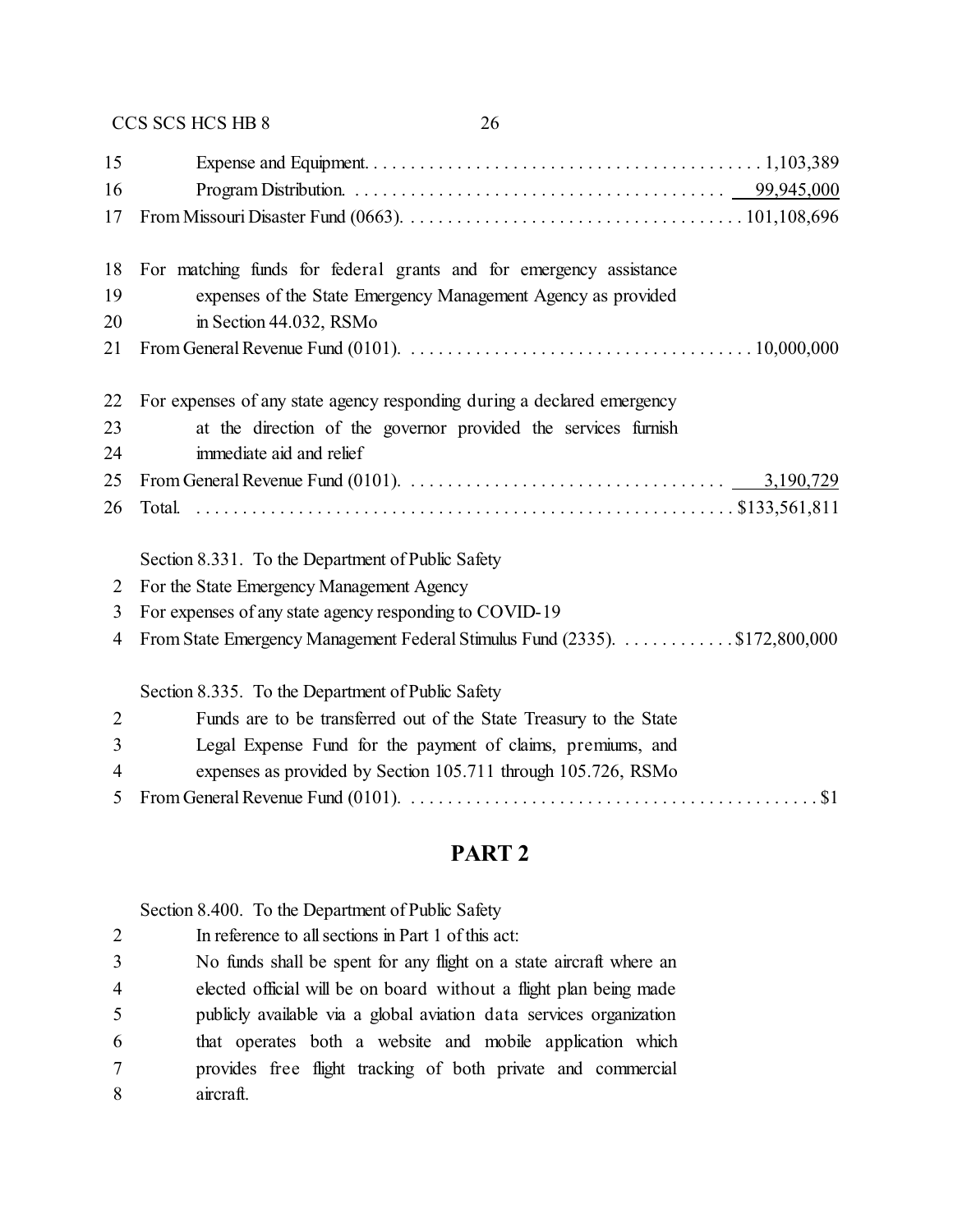Section 8.405. To the Department of Public Safety

| 2 | In reference to all sections in Part 1 of this act:                   |
|---|-----------------------------------------------------------------------|
| 3 | No funds shall be expended for or from any federal grant in           |
| 4 | furtherance of administrative costs greater than five percent $(5\%)$ |
| 5 | of said federal grant amount or in accordance with grant              |
| 6 | guidelines.                                                           |

### **PART 3**

Section 8.500. To the Department of Public Safety

| $\overline{2}$ | <b>Appendix of One-time Appropriations</b> |        |             |                  |  |
|----------------|--------------------------------------------|--------|-------------|------------------|--|
| $\overline{3}$ | Section                                    | Line   | Amount      | F.T.E. Amount    |  |
| $\overline{4}$ | 8.005                                      | 57     | \$500,000   | $\boldsymbol{0}$ |  |
| 5              | 8.005                                      | 62     | \$500,000   | $\boldsymbol{0}$ |  |
| 6              | 8.005                                      | 65     | \$500,000   | $\boldsymbol{0}$ |  |
| $\tau$         | 8.005                                      | 71     | \$500,000   | $\boldsymbol{0}$ |  |
| $8\,$          | 8.080                                      | $\tau$ | \$29,917    | $\boldsymbol{0}$ |  |
| 9              | 8.085                                      | 6      | \$20,000    | $\boldsymbol{0}$ |  |
| 10             | 8.095                                      | 6      | \$110,682   | $\boldsymbol{0}$ |  |
| 11             | 8.100                                      | 16     | \$404,744   | $\boldsymbol{0}$ |  |
| 12             | 8.110                                      | 9      | \$286,154   | $\boldsymbol{0}$ |  |
| 13             | 8.115                                      | 12     | \$1,000,000 | $\boldsymbol{0}$ |  |
| 14             | 8.135                                      | 6      | \$364,547   | $\boldsymbol{0}$ |  |
| 15             | 8.150                                      | 6      | \$124,200   | $\boldsymbol{0}$ |  |
| 16             | 8.160                                      | 8      | \$116,046   | $\boldsymbol{0}$ |  |
| 17             | 8.160                                      | 11     | \$34,896    | $\boldsymbol{0}$ |  |
| 18             | 8.160                                      | 14     | \$34,896    | $\boldsymbol{0}$ |  |
| 19             | 8.160                                      | 17     | \$32,460    | $\boldsymbol{0}$ |  |
| 20             | 8.160                                      | 21     | \$17,448    | $\boldsymbol{0}$ |  |
| 21             | 8.160                                      | 25     | \$5,000,000 | $\boldsymbol{0}$ |  |